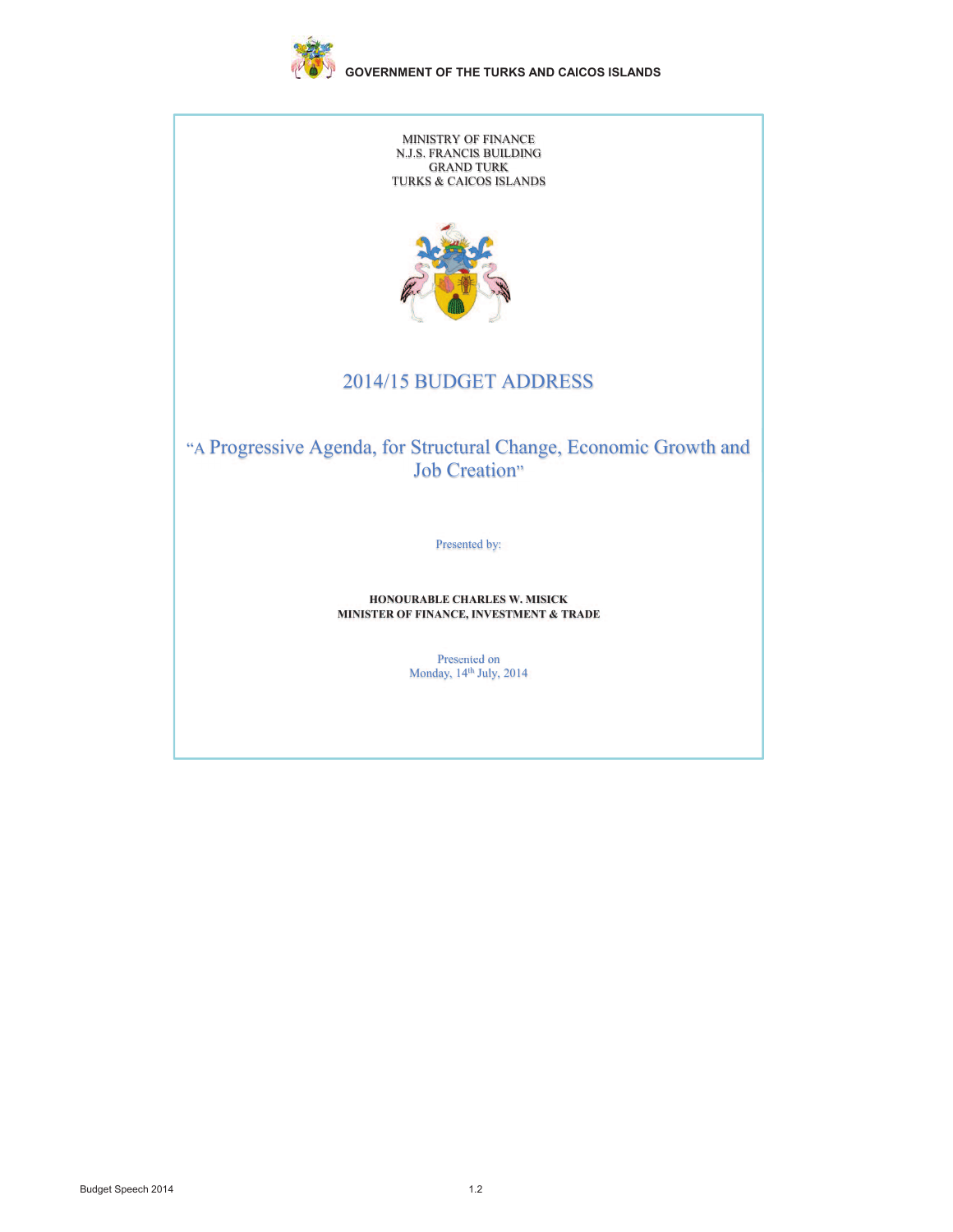

# **INTRODUCTION**

Mr. Speaker, I rise today, to present my Government's Progressive Agenda, for Structural Change, Economic Growth and Job Creation.

Mr. Speaker, I do so by the grace of God; the invaluable love and support of my family; and the inspiration of those faithful to the just cause of equality, opportunity and fairness. I do so for those who believe in me, and for those unsung heroes of nation building on whose shoulders I now stand.

Mr Speaker, the last 20 months have been a challenging journey that reminds me of Winston Churchill's statement "if you are going through hell, keep on going". The frustration caused by intransigence by Her Majesty's Government (HMG) and arbitrary obstruction by some in this House has severely tested this government, and the people of this country. However, Mr. Speaker, my Government's dedication to the course is now beginning to bear fruit, and for this I must single out some for special thanks.

Mr. Speaker, I am especially thankful to the Permanent Secretary, Finance and her team in the entire Ministry of Finance, Trade and Investment for their dedication and expertise. They continue to work tirelessly to safeguarding scarce public resources, and to deliver value for money to our people. I deeply appreciate your support and your willingness to go beyond the call of duty. I also wish to thank my PA for her unflinching attention to details and her concern for my welfare. I wish to thank, the CEOs and their teams of the following entities, that I have portfolio or statutory responsibility over for their co-operation and hard work. Mr. Speaker, I refer to the:

- · NIB
- Airport Authority
- Ports Authority
- Civil Aviation Authority
- · NHIP

I wish to thank the Deputy Governor, accounting officers and all the public servants for their unwavering commitment to the people of these Islands.

Most of all Mr. Speaker, I am grateful to the people of the Turks and Caicos Islands for the confidence that they have entrusted upon me. Mr Speaker, since 'the Government is merely trustees for the public', I am reminded by Shakespeare's caution: "Be just, and fear not: Let all the ends thou aim'st at be thy country's, thy God's, and truth's." Mr Speaker, despite being misunderstood, and sometimes maligned, I pledge my efforts to country, God and truth.

Mr Speaker, my call to my colleagues in this House is consistent with that as admonished by Nehemiah 2:17. "Ye see the distress that we are in, how Jerusalem lieth waste, and the gates thereof are burned with fire: come, and let us build up the wall of Jerusalem." "And they said, Let us rise up and build. So they strengthened their hands for this good work." I say to them, join me in building up the Turks and Caicos and its people.

Mr. Speaker, this government is on a path to banish structural deficits and build a record of strong, sound, prudent, and consistent fiscal management. This will lead to a brighter future and opportunities for all. Whether you are from, Salt Cay, Grand Turk, South Caicos, East Caicos, Middle Caicos, North Caicos Parrot Cay, Pine Cay, Providenciales, West Caicos, this plan will represent an opportunity for all.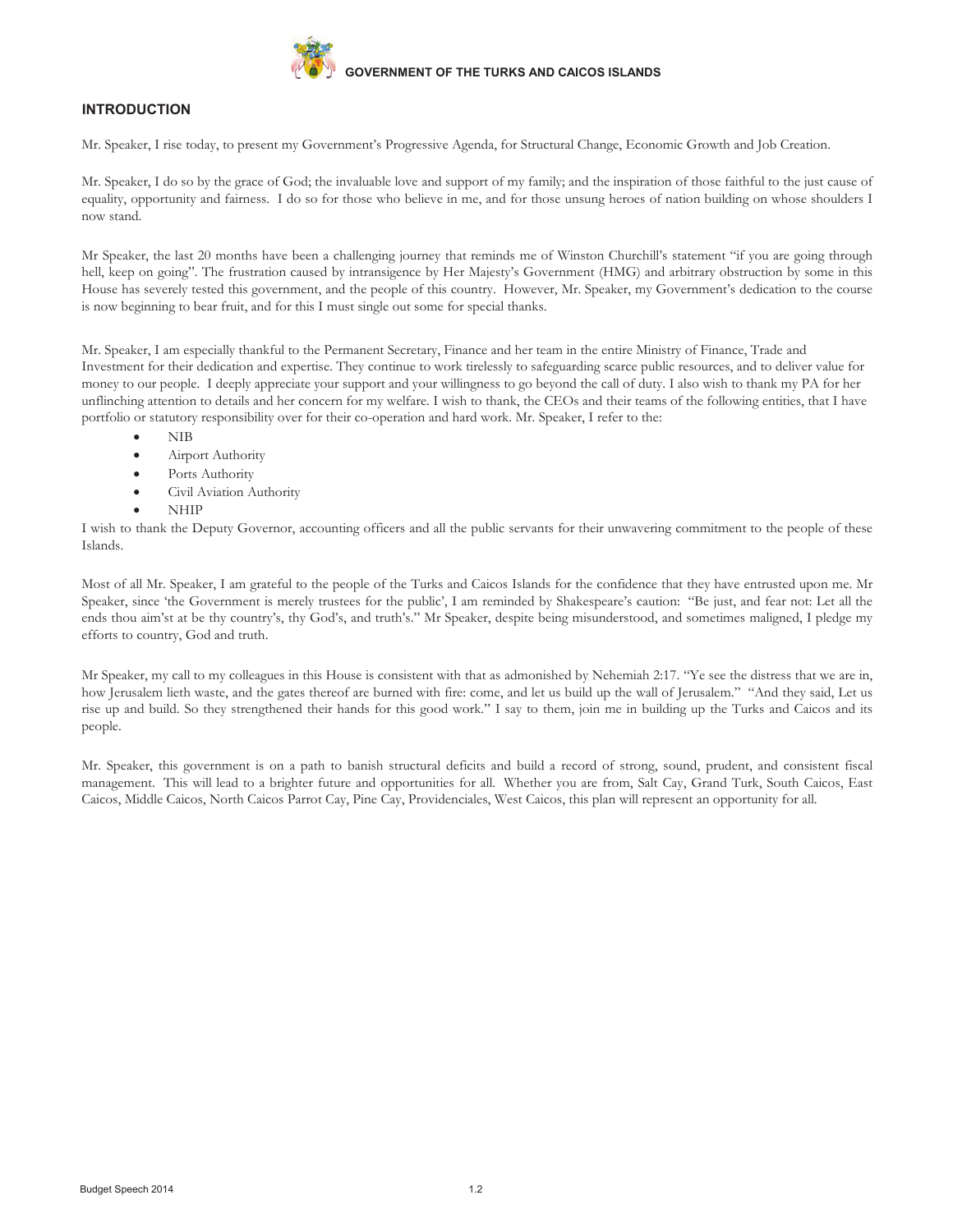

#### **Performance Review 2013/14**

Mr. Speaker, members constantly refer to the Public Financial Management Framework Document more commonly called "the framework document"; however,I am convinced that many are unfamiliar with the document and its influence on my Government's decisions. Last year, in my address to the nation, I outlined that leading into the fiscal year 2015/16, the budgets tabled will be heavily influenced by restrictions set out under the Public Financial Management Framework Document (PFMFD).

Mr. Speaker, the Framework Document was agreed by the UK Government and the Interim Administration as a condition of the debt guarantee; but also deals with other obligations placed on its OTs by the UK. Mr. Speaker, the PFMFD is a constitutional requirement. Section 109 (6a) states that the document approved by the Interim Administration is the framework document currently in force. Mr Speaker, to avoid confusion, I take pleasure in formally laying the document on the table so that all members may have access to it, and appreciate its importance in the management of TCIG's finances.

Mr. Speaker, it is also my government's intention to have a more pragmatic framework document that better promotes and facilitates economic growth and development leading up to fiscal year 2016/17. Mr. Speaker in that regard, my government has begun to engage the UK government on elements of the PFMFD that can be changed leading into February 2016.

# **Fiscal Performance 2013/14**

#### **Macro-economy 2013**

#### *International Market*

Mr. Speaker, the economic recovery in high income countries is gaining momentum. According to the global economic prospects magazine, these economies are expected to grow by 1.9 percent in 2014 and accelerate to 2.4 percent in 2015 and 2.5percent in 2016. The global economy is projected to expand by 2.8 percent this year and strengthen to 3.4 percent in 2015. Within the advanced economies, our major trading partner, the U.S. which contracted in the first quarter due to severe weather, is expected to register growth of 2.1 percent in 2014, which is slightly down from the previous forecast of 2.8 percent. Further strengthening is projected in the US economy for 2015. The expansion in the U.S. economy has led to a significant reduction in the rate of unemployment in that country. The Euro Area is on target to grow by 1.1 percent this year. China and India are expected to continue registering above-average real growth through to 2015, though at rates somewhat lower than in the recent past. Brazil is expecting a

#### *Caribbean Region*

Mr. Speaker, in the Caribbean region, Anguilla is expecting a growth rate of 0.94%, Montserrat 1.33%, St. Kitts and Nevis a growth rate of 3.62%, Antigua and Barbuda 2.48% and St. Vincent and the Grenadines 1.87%. Mr. Speaker, these figures show that the economies of the region are on a more stable footing. However, I caution that though the region's economies are on a more sound footing than they were during the shocks of the mid-1990s, most countries of the region are in a weaker position than they were in 2007, prior to the onset of the Great Recession.

#### *Local Economy*

Kaushik Basu, Senior Vice President and Chief Economist at the World Bank stated in June of this year that*:* 

*"The financial health of economies has improved. With the exception of China and Russia, stock markets have done well in emerging economies, notably, India and Indonesia. But we are not totally out of the woods yet. A gradual tightening of fiscal policy and structural reforms are desirable to restore fiscal space depleted by the 2008 financial crisis. In brief, now is the time to prepare for the next crisis."* 

Mr. Speaker, what does the scenario above mean for the Turks and Caicos Islands? What is the significance of the growth in these economies to the Turks and Caicos Islands? It is simple. These positive developments augur well for prospects of future growth in this country, and especially for our most important tourism sector. But we must not become complacent; we must aggressively pursue our development goals. At the same time preparing for any external shocks, we must prepare for the next financial storm. In doing so, citizens and residents of these beautiful Turks and Caicos Islands must put their shoulders to the wheel and seize the moment.

Mr. Speaker, the Department of Statistics has estimated that real growth of the Turks and Caicos economy in 2013 was 1.32 percent, down significantly from the 3.5 percent rate they had projected earlier last year, and which was quoted in the House on several occasions. One important factor in this weaker-than-expected performance relates to some weaknesses in tourism activity last year. It is estimated that the number of stopover visitors fell by 0.4 percent. Visitors from Canada, the second largest source market fell by 16.1%. There was a reduction in air lift by both Air Canada and Jet Blue. The closure of Beaches in September and October did not help the situation, but also affected the performance of the tourism industry. Also Mr. Speaker, some of the investment projects slated to get started in 2013 did not materialized because of unforeseen delays. This Mr. Speaker, is a reminder to all of us of the fragility and volatility of the tourism sector, and the need for greater diversification of our economy.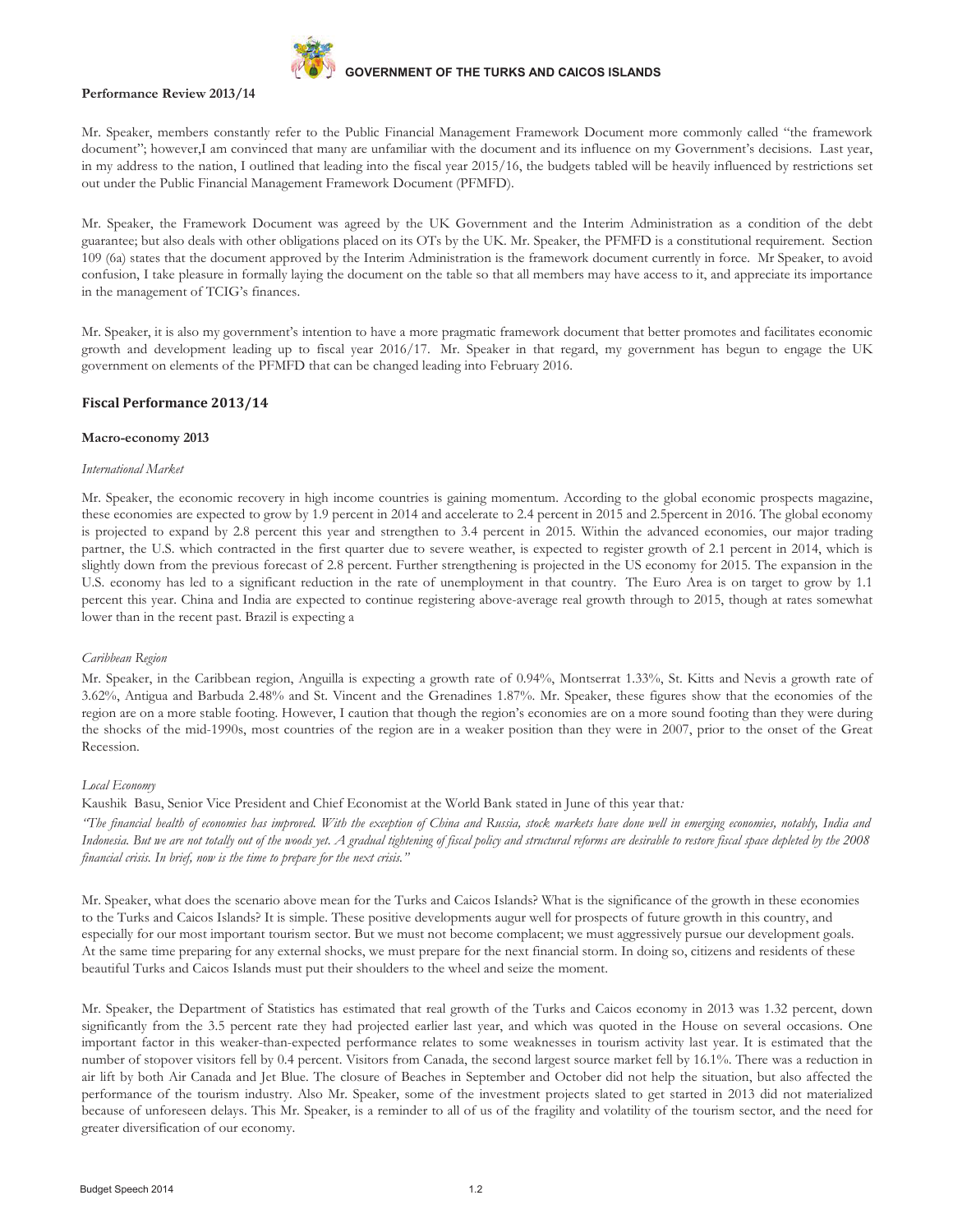

Mr. Speaker, last year when I addressed this House, I spoke of the extensive history of a permanent structural deficit that confronted successive administration. Mr. Speaker, our plan for financial prudence will banish this situation as previously alluded to.

## **Financial Performance**

Mr. Speaker, the unaudited figures, showed an operating surplus of \$30.7 million or 32% increase over the budget projections for 2013/14. I stand here as the proud Trustee of this Ministry, as we announce that this milestone achievement of an operating surplus, was largely due to growth in the recurrent revenue. Mr. Speaker, we ended the 2013/14 fiscal year with recurrent revenue of \$200.3 million; it was \$9.9 million or 5% above the budget estimates and 11% more than the previous year's collection. This resulted in a contribution to the Sinking Fund of \$17.2 million. Mr. Speaker, this unprecedented performance in recurrent revenue since 2008, is as a result of the restoration of investors, visitors and consumers' confidence in our economy; and the restructuring of the Customs and the Revenue Departments to include increased compliance audits.

Mr. Speaker, last year I mentioned during the budget debate that we were poised to strengthen the overall financial management and governance structures at the Ministry of Finance, Trade & Investment. Mr. Speaker, the strengthening of the management structure, the governance framework and the internal controls that we spoke about during the last budget debate have also returned success in 12 months. I am satisfied that an effective and efficient system is now in place to manage government commitments and to further reduce wastage of public funds.

Mr. Speaker, we closed financial year 2013/14 with recurrent expenditure of \$154.6 million; this was \$7.0 million or 4% lower than the revised budget; this was partially because of:

- a delay in development projects getting off the ground due mainly to the bureaucracies of the procurement guidelines; Mr. Speaker, the government is working assiduously to fix this problem, and;
- our inability to attract qualified competent staff in some sectors such as Health.

# **The Capital Expenditure Programme Performance 2013/14**

Mr. Speaker, the Capital Programme's unaudited actuals for the period 2013/14 showed total expenditure for locally funded projects of \$8.5m when compared to a revised appropriation of \$9.8m. Overall, the capital programme expenditure from all funding sources totaled \$9.7m in financial year 2013/14. Some of the noteworthy projects throughout the islands in 2013/14 and ongoing are the following:

- o The completion of the first phase of the Causeway linking North and Middle Caicos with the installation of additional culverts.
- o The construction of the RO building and the installation of the new RO plant for GDT.
- o The construction of the warehouse and office for Customs GDT.
- o Completion of the twelve classroom block at the Ona Clinton Primary School in GDT.
- o Continued construction of the Fish Market in GDT
- o Continued replacement of the Dock for South Caicos.

o Continued EU Housing Project, TCIGs counter-part contribution to the EU Grant for refurbishment and construction of houses destroyed in 2008 by hurricane IKE on the islands of South Caicos, Salt Cay and Grand Turk.

- o Continued upgrading of the Salt Cay Clinic
- o Continued construction of an additional toilet block at CHHS.
- o Continued construction of a bathroom block at Ianthe Pratt Primary School.
- o Completion of the Home Economics Facility at the Marjorie Basden High School in South Caicos.

Mr. Speaker, during 2013/14, a number of capital projects when tendered received no bids, and had to be re-tendered on numerous occasions which impacted on the overall performance of the capital programme; added to this was the late approval of the budget which provided less time to implement a number of projects.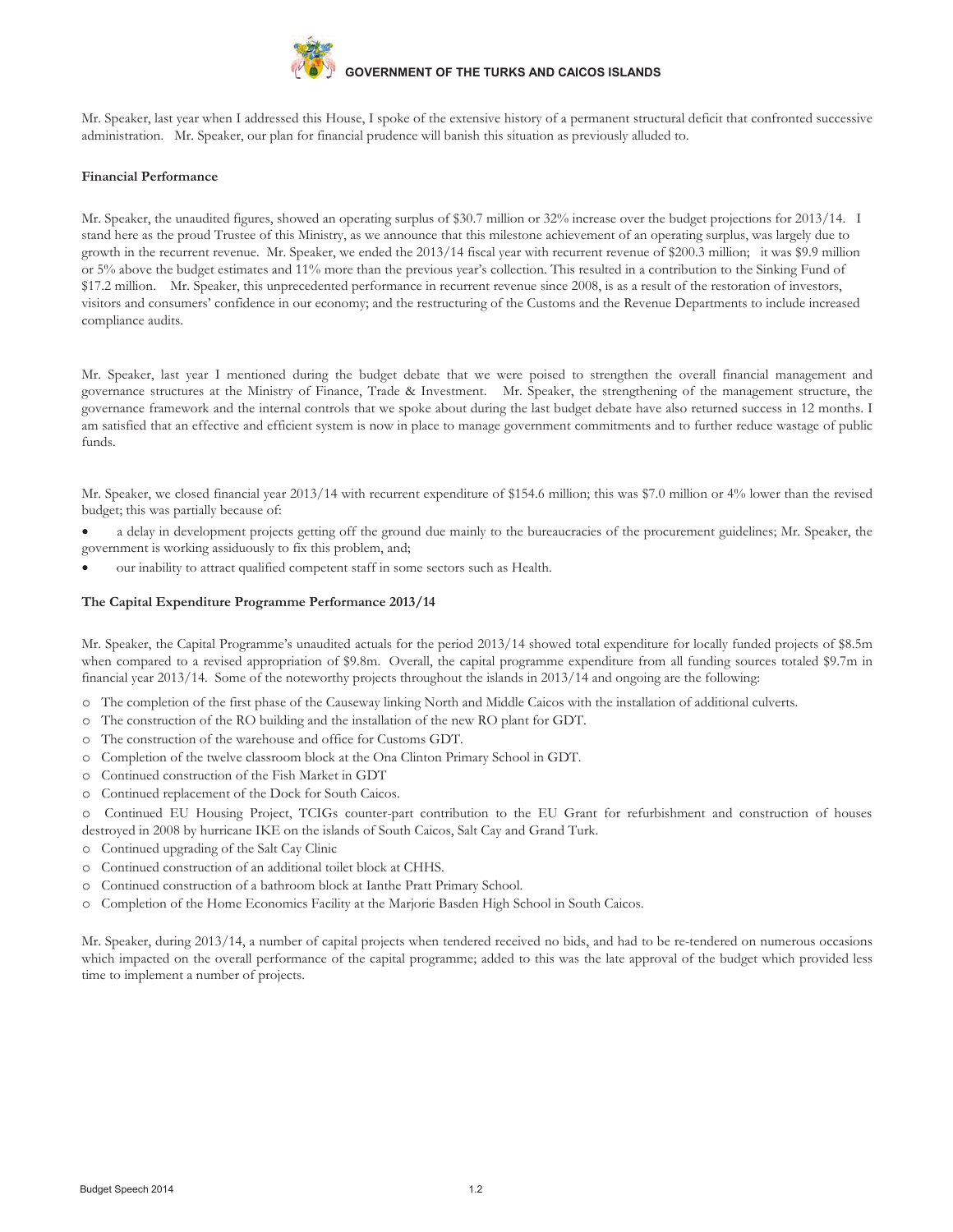

# Structural Change, Economic Growth and Development 2014/15 and Beyond

Mr. Speaker, achieving the level of economic growth and development that is desirable by the Islands to place our country among a top ranked globally competitive nation, such as Singapore, can only be achieved through the introduction of broad based, equitable revenue streams, growth and development and or consistent borrowing.

Mr. Speaker, as proud as I am, that the economy is rebounding; it would be remiss of me to pretend that the government is content with the present fiscal position of this country. No, Mr. Speaker, there is the need for far more. It is therefore the intention of my government:

- to continue to provide and improve on healthcare services that are reliable, accessible, affordable, and sustainable;
- to continue to provide first class primary, secondary and tertiary education;
- to continue to provide crime and welfare protection;
- to continue to provide better infrastructures;
- to continue to ensure greater presence and development of culture and national pride;
- to continue to enforce immigration, labour, and border control policy;
- to continue to improve and maintain good governance;
- to continue to ensure that there is sustainable use of our natural resources;
- and to continue on the path to sustainable economic prosperity.

Mr. Speaker, this Government's tax rationalisation strategy aimed at ultimately reducing the cost of imports has been unsuccessful. We get that our people do not wish to see any further increase in taxes. This may mean that the pace at which we are able to deliver some important services will be altered; but as a government, we are not discouraged; we are committed to ensure that our people can attain a standard of living equal to those in the most successful democracies.

Mr. Speaker, this government has also taken a position that we will not fall in a similar trap to that of some other Caribbean neighbours, and wantonly borrow to develop this nation at the expense of generations yet to be born. Mr. Speaker, prolonged borrowing and extended loan repayment periods, is a recipe for fiscal disaster; all it does is allow us to mortgage the future of future generations. It endangers social programs that we benefitted from, and our children will soon depend on.

# FISCAL PROJECTIONS

#### **Macroeconomic Indicators 2014/15**

Mr. Speaker, Honourable Members, it is important to look back and reminisce about good fortune and bemoan misfortune, in order to inform our decisions and actions for the future. This is necessary to avoid making the same mistakes; and so with the benefit of past experience, it is time to chart a new path out of our national predicament. Mr. Speaker, my Government is irrevocably committed to banishing structural budget deficits; we will not mortgage the future of our children by living above our means. We will continue to monitor and prioritise public investment and recurrent expenditure in a way that will promote economic growth and benefit the masses.

Mr Speaker, because of the difficult common sense decisions of this government, an expansion of 4.6% is forecast for the economy in 2014. This outlook is based on anticipated increases in the main drivers of economic growth (namely tourism and construction). The hotel and restaurant sector is expected to increase in 2014 by 6.1% and construction 4%. It is also projected that other sectors will record increases in economic activity. Inflation remains relatively low in line with the United States. It means that we are now on a good growth path.

Mr. Speaker, we are aware that there are downside risks such as increase in oil prices which can cause air travel to become prohibitive and which can lead to a poor upcoming winter tourism season. Also, poor economic performances and an increase in unemployment in the USA and major source markets can affect our economy, but this underscore the need for greater diversification of this economy, which my government is striving towards. Mr. Speaker, our goal is to have an economy that is able to withstand these downside risks. While downside risks are present, the Statistics Department asserts that upside potential clearly exists over the medium term.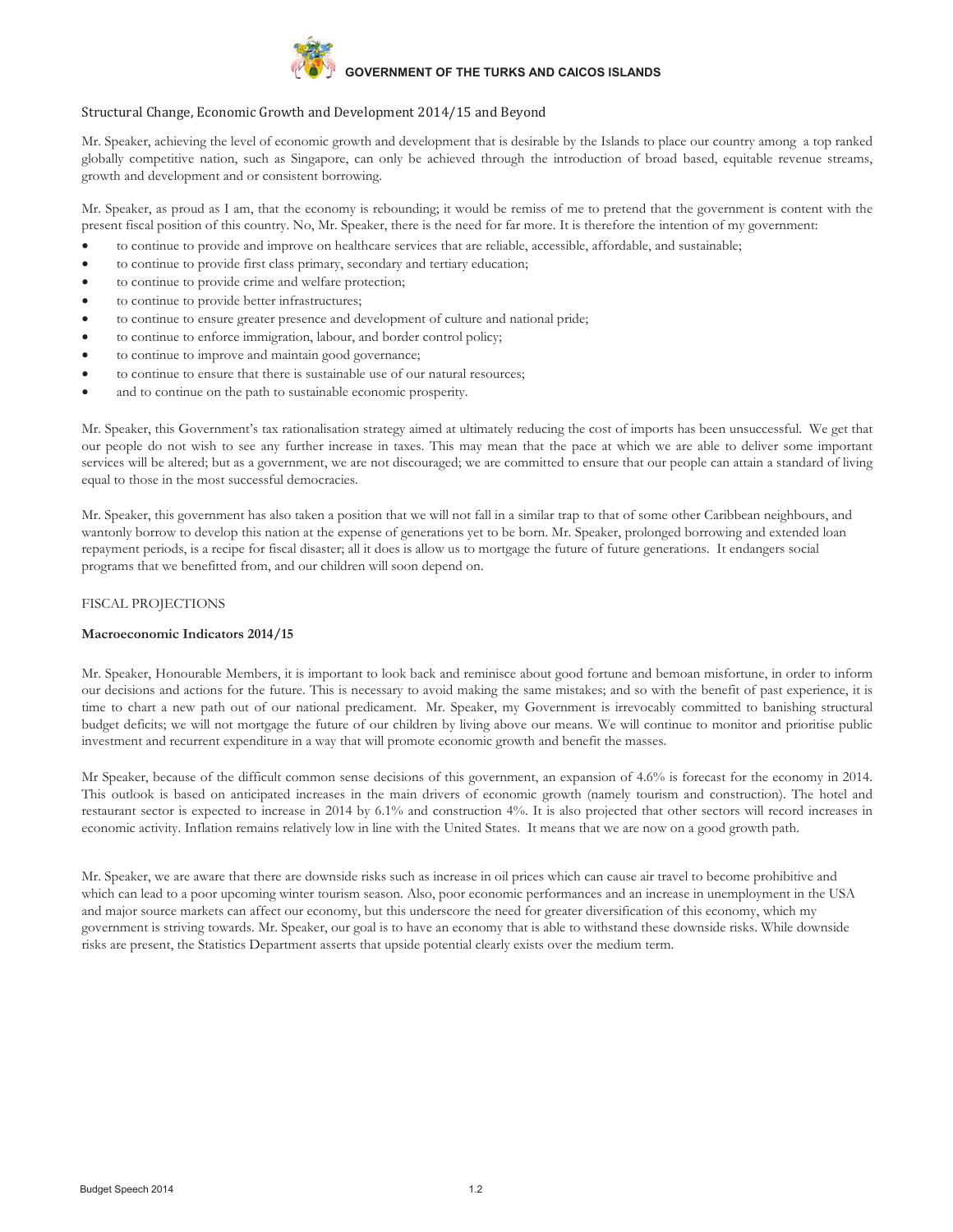

My government over the last 20 months, has worked diligently on a quest to strengthen the foundations of this economy, to secure steady growth and investment opportunities in order to facilitate employment creation. Yes, I must admit that whereas we have been able to attract a number of investment projects; these major projects have a lengthy planning cycle, and in some cases the implementation process has been slow, tedious and sometimes frustrating, as government try to balance the need for concessions against benefit for the masses. However Mr. Speaker, my government is continuing its push to develop new and expanded private sector investment projects across the entire Turks and Caicos Islands, of which I will speak to in more detail during the course of my presentation.

#### **Budget Estimates 2014/15**

Today, Mr. Speaker, I commit to this House the 2014/15 budget estimates that is built on a record of strong, sound and consistent fiscal management. As president Obama articulated to Americans, so must we, 'there is a need for a vision – a vision where we live within our means while still investing in our future'; Mr. Speaker, as previously stated when I laid the budget in this House, this budget reflects this elected government's strategic policies and priorities. It provides for investment in our people while remaining within our means.

The budget was crafted with the best interest of the nation at heart, Mr. Speaker, and the allocations are prioritized in accordance with the strategic priorities of the government and in accordance with the international obligations; some of which are set out in the Millennium Development Goals (MDG). There has been no compromised to any of the major sectors; health care, education, crime prevention and welfare collectively accounted for approximately 50 percent of the budget allocation.

Mr. Speaker, this budget that is being proposed before you today has no spending cuts. Total expenditure amounts to \$200.5 million; this represents a 5% increase over the revised budget for 2013/14. Of which, \$12.8 million or 6% will be allocated to the capital development fund and approximately \$13.4 million or 7% to the sinking fund to manage our debt portfolio.

#### **Health Care**

Mr. Speaker, consistent with the global trends and the Millennium Development Goals (MDGs), health care was allocated 28 percent of the total expenditure budget. Mr. Speaker, I am mindful of the critics that will suggest that we have, over-allocated to the Health Sector and that we are to move to manage the health care contract. But Mr. Speaker, significant efforts have been made to ensure that the accountability framework relating to the hospital contract is improved; in fact, we have reduced our allocation to the NHIP and the Interhealth Canada contract by \$2 million. Mr. Speaker, we have refocused on our heath care plan on strengthening primary health care. As such, we have increased our allocation to primary health care by \$2 million. Mr. Speaker, we are also mindful that the majority of Islanders cannot afford and does not have private health insurance, and as such we will continue to ensure that they have access to first class health care.

Mr. Speaker, it is my government's aim to:

- Reduce child mortality the death of one child is too many.
- Improve maternal health
- Combat HIV/Aids and other diseases
- Embark on health, promotion, prevention and health education
- And to provide access to affordable, essential drugs.

Mr. Speaker, last year we allocated \$200,000 to purchase ambulances for South, North and Middle Caicos. Mr. Speaker, there were three tender attempts made that proved futile. In 2014/15, we have allocated an accumulated total of \$500,000 to purchase ambulances for ALL Islands, and Mr. Speaker, the procurement process is well on its way.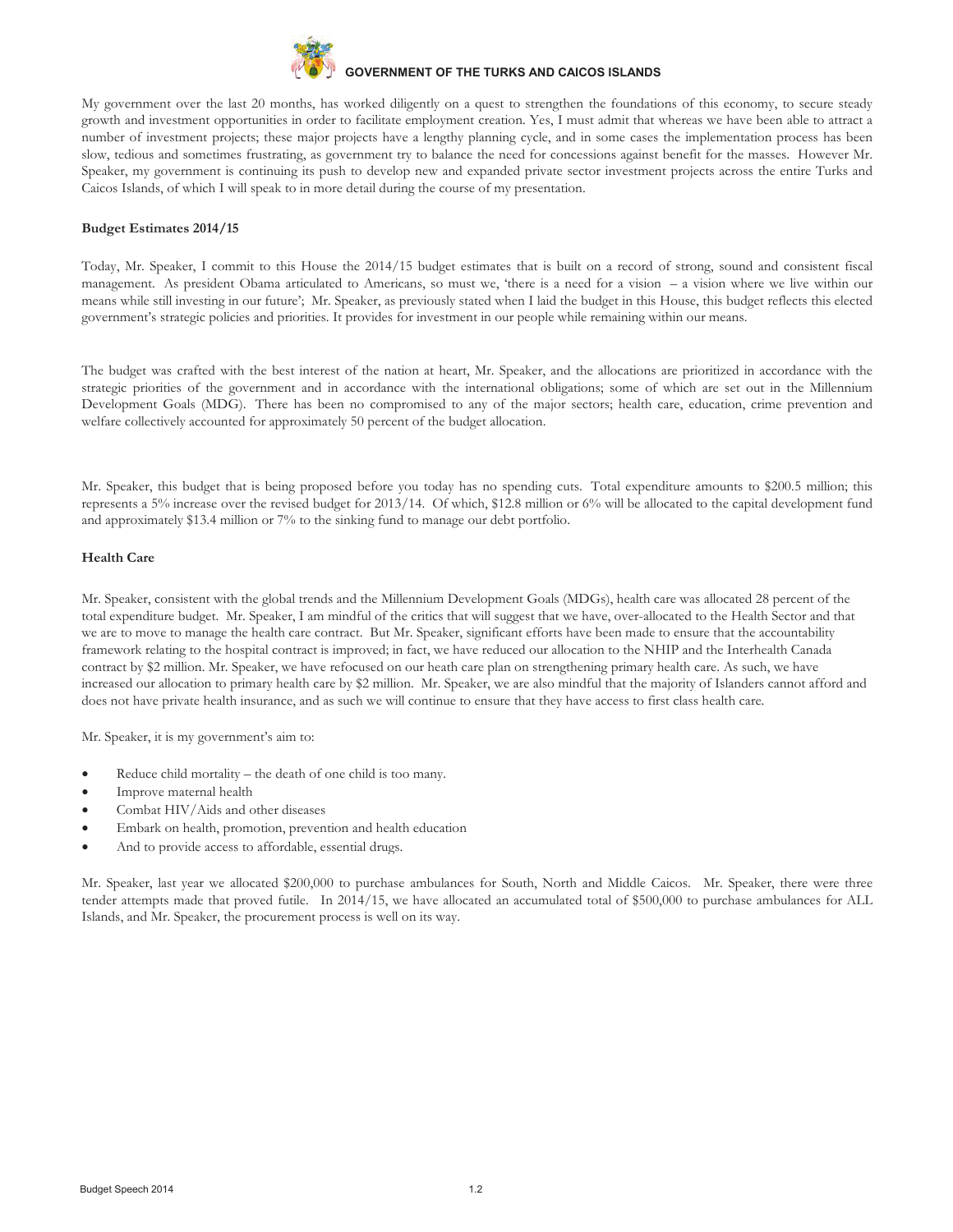

#### **Education, Youth, Sports and Library Services**

Mr. Speaker, 10.8% of the budget has been allocated to the Ministry of Education, Youth, Sports and Library Services. This underscores our commitment to provide, first class, early childhood, primary, secondary and tertiary education; Mr. Speaker, we have allocated approximately \$1.0 million dollars in funding for the split of Clement Howell High School. This will ensure that the problem of overcrowding is dealt with and future generations receive the quality of education that they so rightly deserve.

#### **Crime Prevention**

Mr. Speaker, crime prevention is important to this government; protecting our international reputation of a crime free country is even more important. In 2013/14 we invested almost \$1 million into purchasing new vehicles for crime fighting. Once again the police are visible on all Islands. A total of \$20.7 million or 10.3% of the 14/15 budget has been allocated to national security and crime fighting.

#### **Tourism**

Mr. Speaker, another check on my delivery list, when I spoke during the budget debates last year, I mentioned that one of our policy reforms was to enhance the tourism product; Mr. Speaker, twelve months later it has been reported that we have a record 41% increase in visitor arrivals in the first quarter of 2014. With the forthcoming budget, my government will continue its support for investment both domestically and foreign direct investment. The new budget provides for increases in marketing by 30%. An additional \$500,000 has been allocated to market the destination.

Mr. Speaker, may I take this opportunity to thank the Turks and Caicos Hotel and Tourism Association (TCHTA) membership and the hospitality industry for the efforts that they are making to introduce our young people to the opportunities in the hospitality industry, through the Young Chefs Program, and this summer the Spa Camp. These will lead to well-paying jobs in the future for these young people.

#### **Poverty Eradication**

Mr. Speaker, one of the Millennium Development Goals (MDGs) speaks to eradicating extreme poverty and hunger. Mr. Speaker, this government is committed to achieve this goal.

Mr. Speaker, earlier this year the Department of Statistics and CDB released the country poverty report, which we as a government welcomed, because we now have a working document that not only reminds us of the state that we met our people living in, but which also gave us a benchmark to be used as we try to implement policies and programmes to better the lives of our people. What my government finds annoying, is that there are persons who try to mislead the public by giving the impression that this report covered the 20 months that my government has been in office. This is far from the truth. Mr. Speaker, this report even though released in 2014 was conducted in early 2012. Mr. Speaker, it amazes me that some members of this House would mislead the public that this government of 20 months young is responsible for the poverty statistics' in 2012. Mr. Speaker, nobody on this side was a part of the Interim Administration.

Mr. Speaker, the same cannot be said by the Opposition. It is an incontrovertible fact that living standards declined significantly under the Interim Administration, dragging many below the poverty line. The Opposition had considerable involvement in the Interim Administration either directly or by proxy. Can they say that they did their best leading up to this study to influence the decisions which resulted in the deplorable state of poverty in 2012 as reported by the Poverty Assessment Report? I think not, Mr Speaker.

Mr. Speaker, I am here to tell our people that help is on the way. My government has taken this poverty report very seriously, and even though there are economic challenges; we have started the process during this budget cycle of dealing with the incidence of poverty outlined in this report. Mr. Speaker, if we want to get our people out of poverty we must start with the education sector.

Mr. Speaker, Nelson Mandela opined that, "Education is the most powerful weapon which you can use to change the world". Mr. Speaker, my government during this financial year with contribution from the CDB BNTF program will construct two early childhood centres in two of our primary schools. The BNTF programme is a poverty alleviation programme. TCIG's contribution is \$94,010 over two years, with \$55,200 budgeted in 2014/15 and \$38,010 budgeted in 2015/16. This is matched by \$615,502 grant assistance from the Caribbean Development Bank, with \$300,000 budgeted in 2014/15, \$200,000 in 2015/16 and \$115,502 in 2016/17.

Mr. Speaker, my government will use these funds to invest in early childhood programmes in our primary schools, to construct two new centres as well as provide training for our teachers in the area of early childhood development. It is my government's belief that early childhood is a critical time for our children because it is at this stage they develop the foundation of their brain for learning during the rest of their lives. We are therefore helping our future citizens to become more productive. We are therefore taking a proactive stance by making sure that our children receive a good foundation.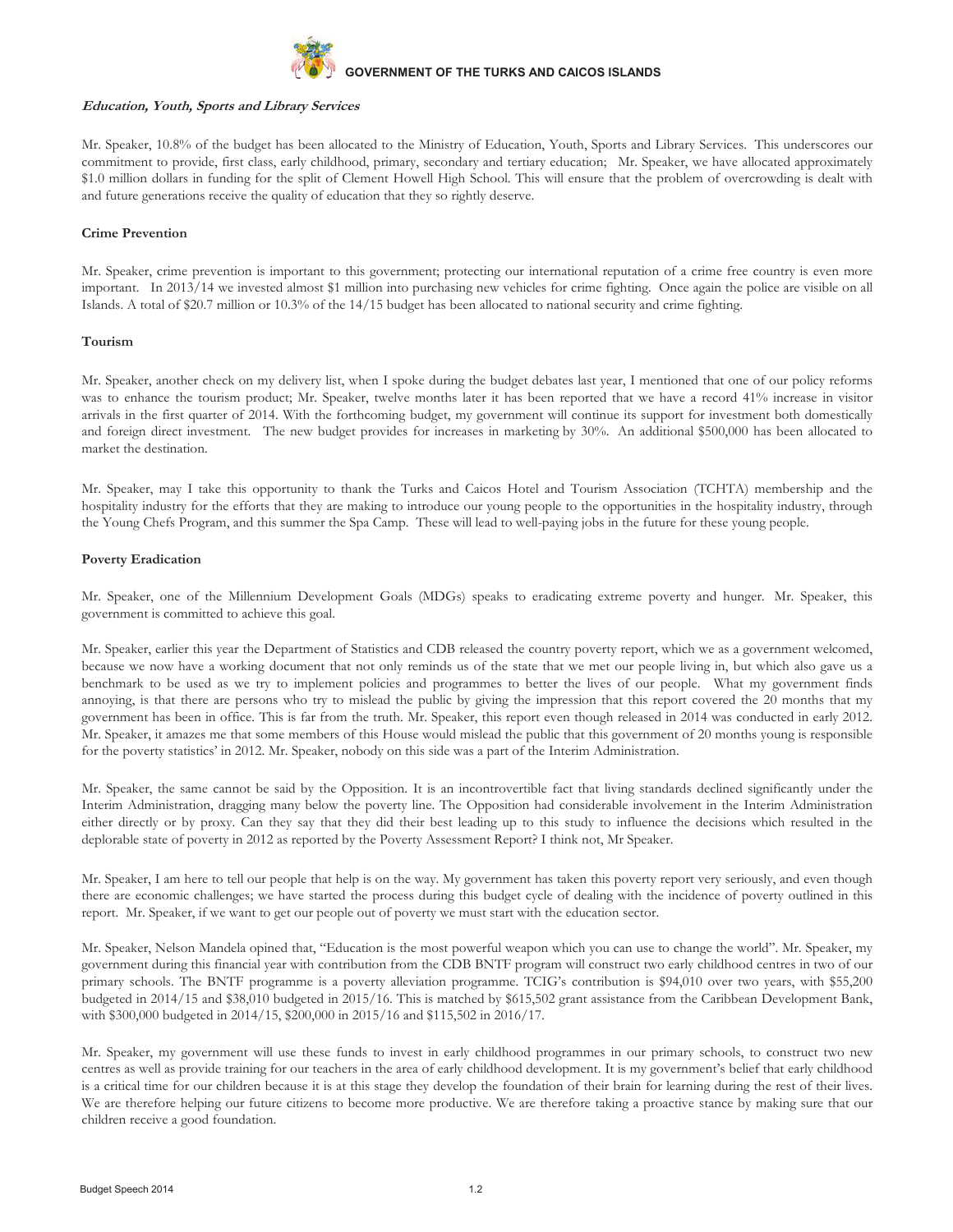

Mr. Speaker, the EU Housing Initiative is grant funding provided through the European Union to the Government of the TCI. The total project cost is €5,040,000 of which the European Commission's contribution is €4,300,000 and TCIGs contribution is €740,000; €660,000 which is co-financing by the government and €80,000 is in-kind contribution.

The overall objective of the project is the reduction of poverty post Hurricane Ike. The specific objective is to restore to an acceptable standard of living to uninsured, vulnerable citizens affected by Hurricane Ike and strengthen resilience of affected communities in the event of future disaster events.

The project initiative will focus on those islands namely South Caicos, Salt Cay and Grand Turk where most of the housing stock were damaged after the passage of Hurricane IKE in 2008. Mr. Speaker, if you drive around these islands now you will see an increase in construction activities, as new houses are being constructed and damaged houses are being renovated or rehabilitated. This, Mr. Speaker is a part of poverty alleviation. This will also help to increase the level of employment on these islands in the short-term. We are working to ensure that by the time this project is finished, the long-term projects in the pipeline will come to fruition.

# **The Capital Expenditure Programme 2014/15**

Mr. Speaker, this government is committed to the sustainable development of the TC Islands. However, we face the age old challenge, and demand for the duplication of Government resources over a sparsely populated chain of islands stretching over 200 square miles. Nevertheless, we are committed to the equitable distribution of public investment to the benefit of all of our people.

Mr. Speaker, regrettably our plans for the development of the TCI Infrastructure has been significantly delayed by the setbacks relating to the payroll tax. However, a total of \$18.7 million will be spent on capital development in this fiscal year. Of this amount, \$12.8 million or 6.6% of the national budget has been allocated from the Government's coffer. The additional funding will be provided by other sources such as EU and CDB.

Mr. Speaker the approval of the 2014/15 budget is also late, however, the Public Works Department and the Strategic Planning and Policy Department have begun planning in advance for the implementation of these projects, so there will be an increase in the number of projects that will be implemented during the financial year, and increase employment opportunities for our citizens.

Mr. Speaker, I shall like to make mention of a number of the capital projects to demonstrate our attempt to cover all of the islands. Grand Turk

- · Light House Road Resurfacing –
- · Refurbishment and outfitting of the Wellness Centre
- To continue the construction of the Fish Market, West Road

Salt Cay approximately \$250,000 for the following projects:

- Installation of a water plant
- · New construction of a building to house the new RO plant
- Upgrade of the Salt Cay Clinic

Middle Caicos and North Caicos, approximately \$750,000:

- Middle Caicos bathroom Projects \$15,000
- Furniture and equipment for the Middle Caicos Clinic \$50,000
- · Ongoing work on the North/Middle Caicos Causeway

South Caicos:

the replacement of dock project;

· recommencement of the South Caicos Airport Development, including the construction of the Control Tower and Fire Station. Providenciales:

- Construction of a Remand Centre
- · Upgrading of the Port at South Dock
- Refurbishment of and Outfitting of the Public Health Lab.
- Mr. Speaker, in addition the following new projects are slated for Providenciales:
	- Phase 2 of the Border Management Information System.
		- Construction of a Canteen at Clement Howell High School.
		- Laboratory and Other Equipment for all Schools.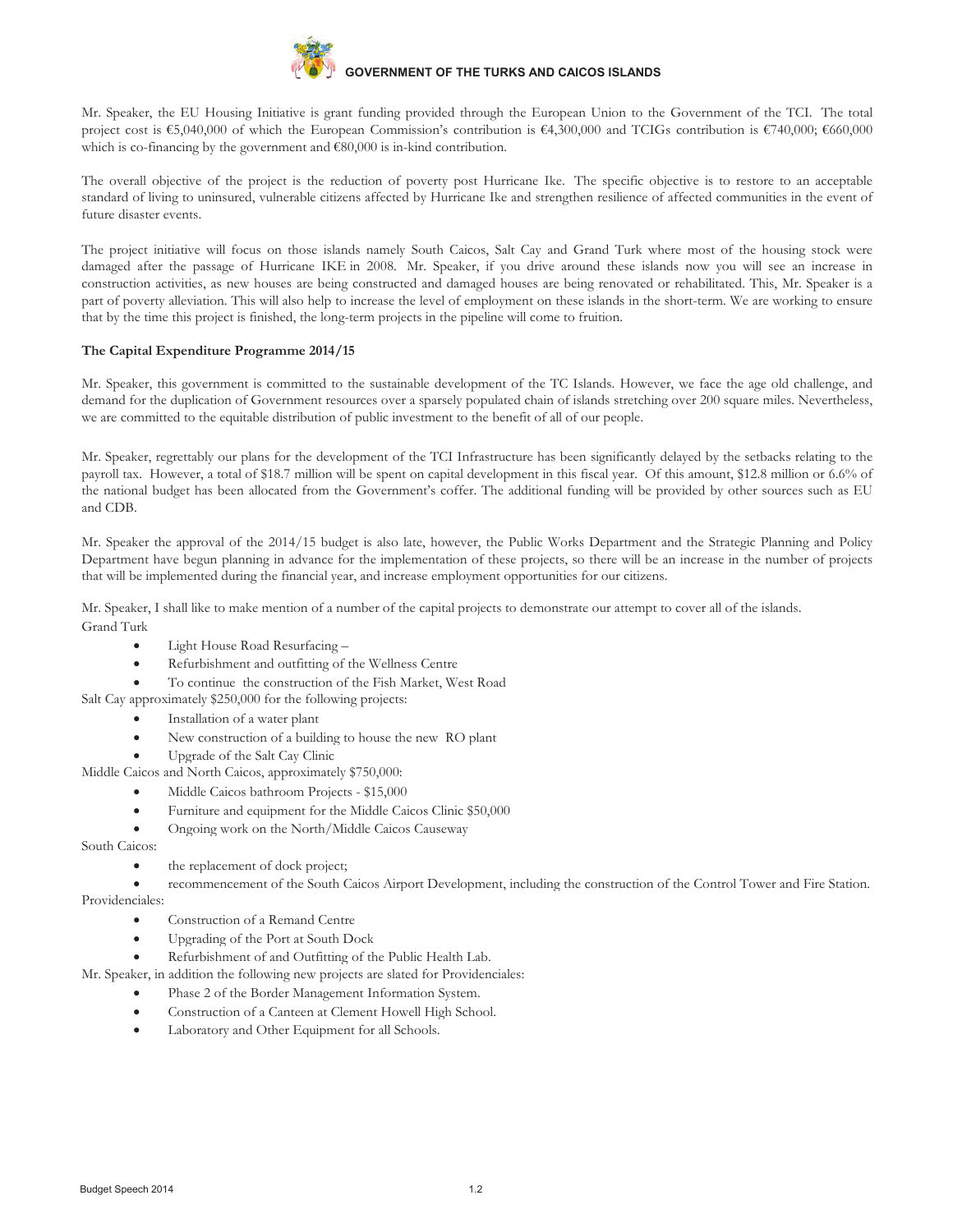

#### **Debt Management**

Mr. Speaker, the importance of sound debt management practices cannot be over-emphasized. Risky debt management practices are bad for economies; it leaves economies vulnerable to economic and financial shocks; economies like ours are often at a greater risk because it is less diversified; But, Mr. Speaker, we are committed to meeting our debt obligations.

Mr. Speaker, we ended the financial year 2013/14 with outstanding public debt of \$207.4 million or approximately 27.47% of GDP. Mr. Speaker, the Sinking Fund balance also stood at \$58.1 million. Mr. Speaker, our net debt, which is the total outstanding government debt less the accumulated amounts in Sinking Fund stood at \$149.4 million. Mr. Speaker, at the end of 2013/14, we were ahead of our Sinking Fund target by \$5 million. Mr Speaker, in 2014/15 our GDP growth rate is expected to rise to 4.6% with GDP per capita growth, moving from a negative 2.0% to a positive 4.8%. Our general government debt is expected to reduce to 23.82% of GDP and interest expenses are expected to reduce from 2.73% to approximately 2.46%. Mr Speaker, our net government debt is expected to reduce to \$137.2 million at the end of 14/15.

Mr. Speaker, the Sinking Fund at the first quarter of 2014/15 increased to \$62.2 million. As such, Mr. Speaker, my government is proud to announce that we retired the Scotia Bank Loan of \$9 million dollars last week using funds accumulated in the Sinking Fund. The new Sinking Fund balance is \$53.2 million. We now have a proven track record of creditworthiness. Mr. Speaker, as a result of our creditworthiness, performance against the framework document and savvy negotiation skills, my government was able to successfully engage the UK Ministers to reduce the Sinking Fund contribution for 2014/15. Mr. Speaker, permit me to publicly thank the Chief Finance Officer and UK Ministers for their confidence in my Government's management of the economy. Their agreement to reduce the transfer to the Sinking Fund is tangible support for the efforts TCIG continues to make to live up to its obligations.

#### **Financing the Expenditure Budget**

Mr. Speaker, we have introduced a total expenditure package of \$200.5 million. The big question then, is how do we plan to finance the expenditure envelope? Mr. Speaker, this will be financed through new and existing revenue streams.

Mr. Speaker, the total revenue package is \$219.3 million; it is a 2.5% increase over the budget for 2013/14. Recurrent Revenues account for 97% and Non-Recurrent Revenues 3%. There are some new revenue measures that will be featured in this fiscal year, these are:

- Dormant Account receipts; which will provide revenue of approximately \$1,000,000.
- Additional revenue from business licences renewal approximately \$800,000
- · Expansion of the Hotel and Restaurant Tax to tourism services provided by independent providers. This measure is expected to yield an additional \$1.5million in revenues.

#### **Dormant Account Receipts**

This new measure is to draw down first year receipts of \$1 million from dormant bank accounts. Under, the proposed legislation an account becomes dormant when it has been inactive for over 7 years. Notwithstanding that transfers may have been made to TCIG from accounts deemed to be dormant, accounts holders can make a claim for repayment and be refunded after due diligence has been exercised.

#### **Business Licences Restructuring**

Mr. Speaker, in November 2013, Cabinet approved the Tax Rationalization Plan which outlined various revenue raising measures to be undertaken including the restructuring of the Business License Fees. The restructuring of the Business License fees included assignment of fees in line with the nature and size of the business and reclassification of the Miscellaneous category.

The new business license fee schedule along with the expansion of the "Reserved" Category and introduction of a "Restricted" category were approved in March 2014 and came into effect on 1 April 2014. This was one of those decisions my Government was forced to introduce because of the intransigence of UK Ministers. As you know Mr. Speaker, it was greeted with derision. Mr. Speaker, my Government got here as a government of and for the people, we listened and acted promptly. The business license fees have therefore been revised, and a new fee schedule more representative of the community request has been implemented with effect from 1 July 2014. Mr. Speaker, the revision saw reduction of fees in several categories particularly in the Retail, Tourism and Construction sectors. We have also considered our young professionals who are desirous of starting their own business and have introduced a new category for sole professional practice at a low rate. Additionally, the date to renew business licences withou

Mr. Speaker, to further assist the people of TCI, this government will make amendments to the business license regime with a view to make setting up and operating a business in TCI less bureaucratic and onerous.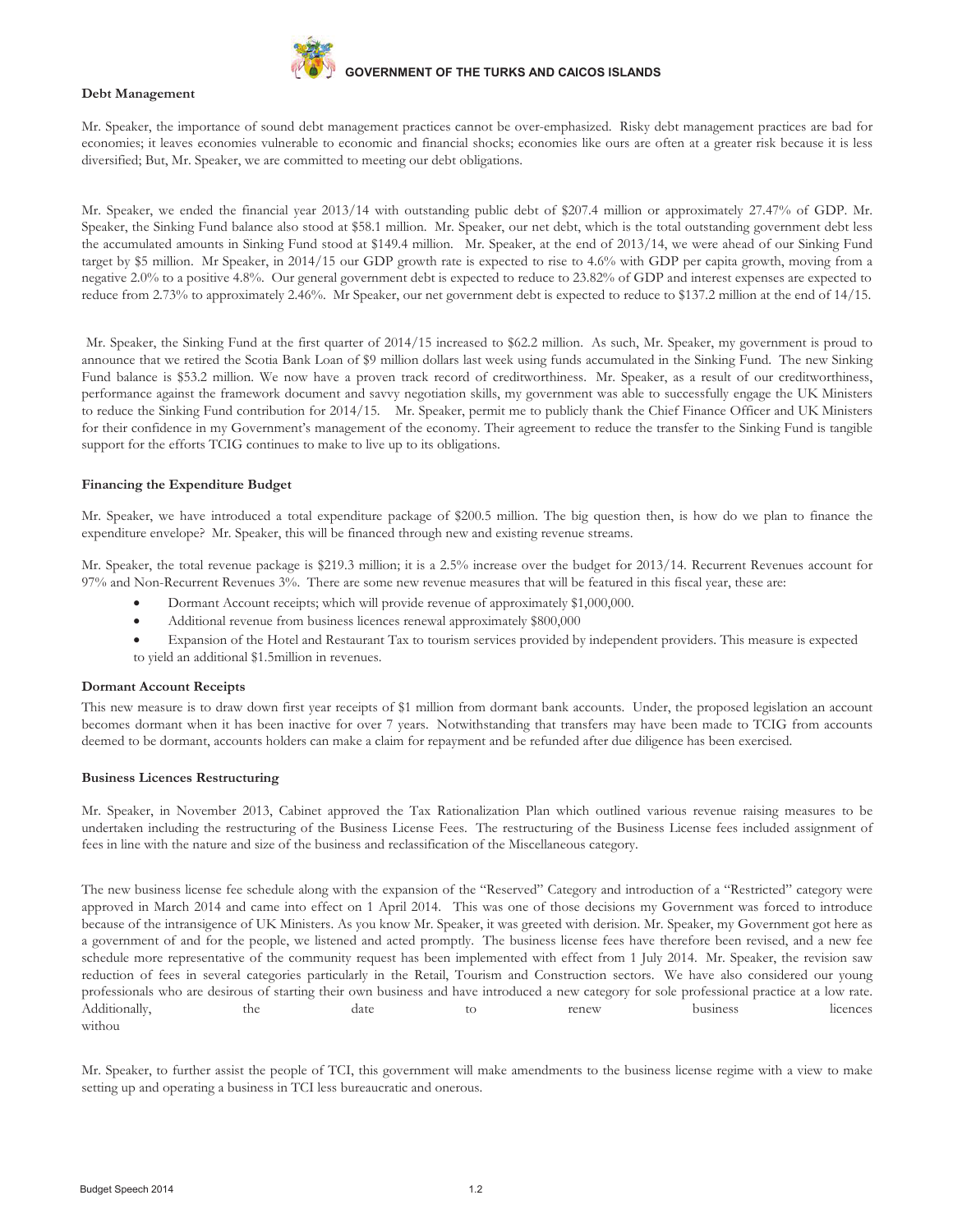

#### **Expansion of the Hotel and Restaurant Tax base**

Mr Speaker, the Hotel and Restaurant (Taxation) Amendment Ordinance 2013 provides for the imposition of tax on ancillary services (water sports and spa operators) in connection with the accommodation of guests. Mr Speaker, in order to give businesses the opportunity to properly plan, the collection of this tax becomes effective 1 November 2014.

# **REDUCTION IN TAX MEASURES**

#### **Customs Processing Fees and Freight and Insurance Tax**

Mr. Speaker, my government had indicated that subject to passage of the Payroll Tax Bill it would repeal the Customs (Charge on Freight and Insurance) Ordinance 2013 (Freight & Insurance Tax) that was levied in October 2013; however, because of its withdrawal, we are unable to deliver on this promise. Instead, we are reducing it by 50% this year with a view to totally repealing the Ordinance in 2015/16.

We also made a promise to roll back the CPF to 6% subject to the passage of the Payroll Tax Bill. However, for the same reason that we were unable to reduce the FIT, we are unable to roll back the CPF**.** The net effect of the elimination of these two taxes against the payroll tax would have resulted in savings to the consumers. Unfortunately we cannot now deliver this savings.

#### **Reduction in duty on certain vessels**

Mr. Speaker, water based recreation is an integral part of life in TCI and vital to our tourism product. Under the Interim Administration, duty on boats was increase from 10 percent to 40 percent. The anticipated revenues from the increase were not achieved. It proved to be a disincentive to the importation of pleasure crafts. Effective 1st April 2014, there was a reduction in Customs Duty on pleasure crafts, other marine vessels and row boats from 40 percent to 12 percent; and that of commercial fishing vessels from 30% to 10% to support the recreational activity for residents and tourists alike. Over the medium term we hope that this will result in an increase in revenue.

#### **Changes to Customs Duty Free Shops**

Mr. Speaker, on July 1<sup>st</sup> Amendments were made to the Customs (Duty Free Shops) Regulations, which prescribed values for high value/luxury non-alcoholic/tobacco products destined for duty free shops. Goods falling within the prescribed rates continued to be subject to the 10% lowered rate of royalty. Those goods falling under the prescribed threshold became subject to normal tariff, and not the lower rate of 10% royalty.

#### **Credit Ratings**

Mr. Speaker, this government intends to seek refinancing of \$85 million in 2016 when the \$170 million bond expires. As I previously said Mr. Speaker, in my address to this Honourable House, the Ministry of Finance engaged Standards & Poor's Rating Agency, to assess the ratings of the TCI. Mr. Speaker, on July 1, 2014, Standard & Poor's Ratings Services assigned its 'BBB+' long-term. Mr. Speaker, this is another proud moment for the people of the Turks and Caicos Islands.

Mr. Speaker, Standards & Poor Rating Services, stated that the outlook on the long-term ratings is stable, reflecting their expectation of continuity in economic policies over the next two years. Mr. Speaker, they stated that TCI enjoys favourable growth prospects based on its well-developed tourism industry. Mr. Speaker, this success story is as a result of this government's continued effort to improve the governance framework, remaining financially prudent, facilitating economic growth and development and ability to meet our debt obligations.

Mr. Speaker, my government has a mandate from the people of this country, and as part of that mandate, they are entitled to have reasonable expectation that the government will provide social services, new and improved infrastructure projects; education (schools and upgrades to the community college); waste management; etc. This is only possible by private sector investment - especially through FDI since domestic capital is limited.

Mr. Speaker, the increased investment projects will create employment opportunities for our people, and will help to decrease the incidence of poverty highlighted in this report. My government has allocated \$700,000 for the strengthening of investment, which will help to create economic and employment opportunities for our people. But Mr. Speaker, we will be going even further, we have allocated \$50,000 for the drafting and setting up of a Credit Union legislation which will not only encourage our people to save but will create another avenue for our people to borrow money, which can be used to upgrade their standard of living whether it be for short courses or to upgrade their homes or start small businesses.

Mr. Speaker, my government recognised that SMEs and Micro businesses are the backbone of a nation's economy and this is true for the Turks and Caicos Islands. These businesses represent the entrepreneurial spirit; create opportunities for innovation and local product offering embodying our nation's cultural expression and innate skills and services and employment opportunities.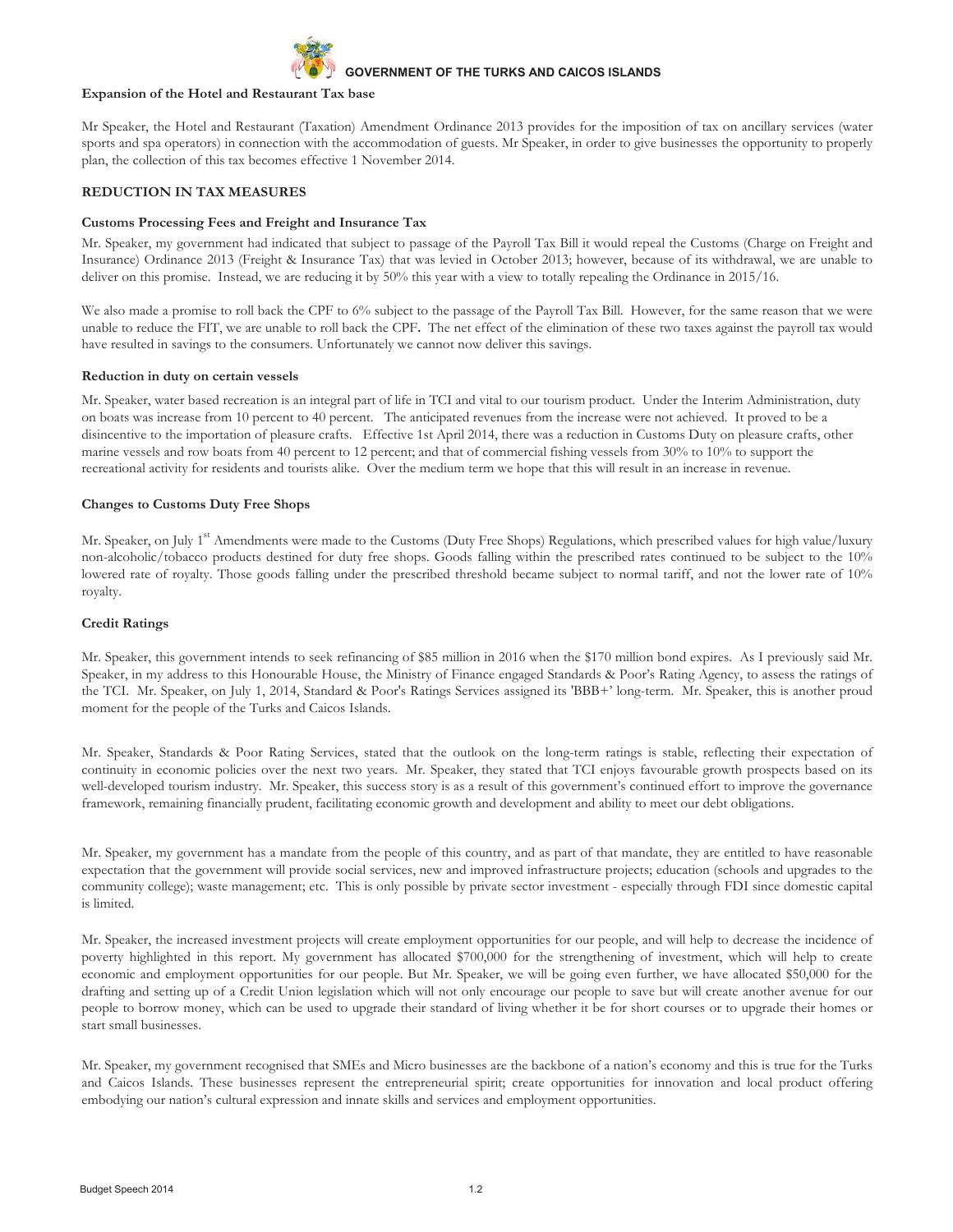

Mr. Speaker, the Turks and Caicos Government recognises the importance of this sector, and the need to provide clear guidance and support to foster growth in the sector. In order to do this, we must work in concert with our industry professionals and local establishments to create a platform of growth for our existing businesses, and a sound and stable business environment for the encouragement of development by new businesses through innovative policies, information sharing and support.

Mr. Speaker, to deliver on our promise, to enhance and ensure the continuous growth and sustainability of the SME sector, the Government is working, in partnership, with the private sector (the Bankers Association) to advance our SME Initiative. To demonstrate our commitment, the Government and the private sector contributed matching funds for the advancement of the SME Initiative. This funding enabled the SME Oversight Committee to engage the services of consultants to conduct a research exercise with the objective of recommending the structure and terms of reference for the organization that would facilitate and support the SME sector.

Mr. Speaker, today I am happy to report that this research exercise is completed and the draft report is awaiting review by the Oversight Committee; once the committee endorses the report, it will be submitted to Cabinet for acceptance and approval. Cabinet anticipates receiving this report within the next two weeks.

Mr. Speaker, it is said that timing is everything, and this can hold true for our SME Initiative, as the Turks and Caicos Islands was visited, two weeks ago, by a consultant from the EU sponsored OCTs Caribbean Region SME Initiative Programme. The EU Programme for the Competitiveness of Enterprises and Small and Medium-sized Enterprises (COSME) aims at supporting the competitiveness, growth and sustainability of enterprises, in particular SMEs, and promoting entrepreneurship.

Mr. Speaker, the regional OCTs Oversight Committee has stated that the overall objective of the Programme is to contribute to the sustainable and climate-resilient economic diversification and prosperity of Caribbean OCTs by improving the competitiveness of SMEs in the territories.

The Programme has three specific objectives:

A. To strengthen the capacity of the Governments of the Caribbean OCTs to service the business sector.

B. To improve the capacity of Business Service Organizations (BSOs) to engage in public/private policy and administrative reform dialogue with Governments and provide services to their constituency of SMEs.

C. To promote stronger collaboration, trade and investment relations among the EU, CARIFORUM and the Caribbean Overseas Countries and Territories. The expected results of Specific Objective A are the improvement of policies and the legislative and administrative framework for SMEs to establish and conduct business in the Caribbean OCTs.

Mr. Speaker, in regards to this objective, I am happy to say that we are well on our way as our first SME Policy will be finalize next week for submission to Cabinet. I would also, at this time, like to thank the PS for the Premier Office for all his hard work in accomplishing this task.

The expected results of Specific Objective B are improved capacity of business support organizations to deliver the necessary services to their members and engage in dialogue with Government and improved competitiveness of SMEs participating in the programme.

Mr. Speaker, as mentioned earlier, Cabinet is anticipating, within the next two weeks, giving approval for the establishment of the business support organization as recommend by the consultants' report.

The expected results of Specific Objective C are improved collaboration, trade and investment relations among the EU, CARIFORUM and the Caribbean OCTs.

Mr. Speaker, with regards to this objective, the Ministry of Finance, Investment and Trade will ensure that the Trade Section of the Ministry is provided with the necessary resources to identify and enhance our national trade sector. This can be established in collaboration with our SME Initiative. We will also build on some of the exploratory work, already completed, to identify alternative markets for our local businesses to source products and services, with emphasis on the Caribbean Region whenever possible.

To facilitate the Caribbean OCTs SME Programme, a budget of 15 million Euros has been approved from the 10th EDF.

Mr. Speaker, as we are anticipating a return visit by the consultant from the Caribbean OCTs SME Programme, in the near future, I would like to take this opportunity to invite and encourage our local businesses and entrepreneurs to work with representatives from the Ministry in preparation for this return visit and ensuring that we have a number of business projects that can be submitted for possible financial grants.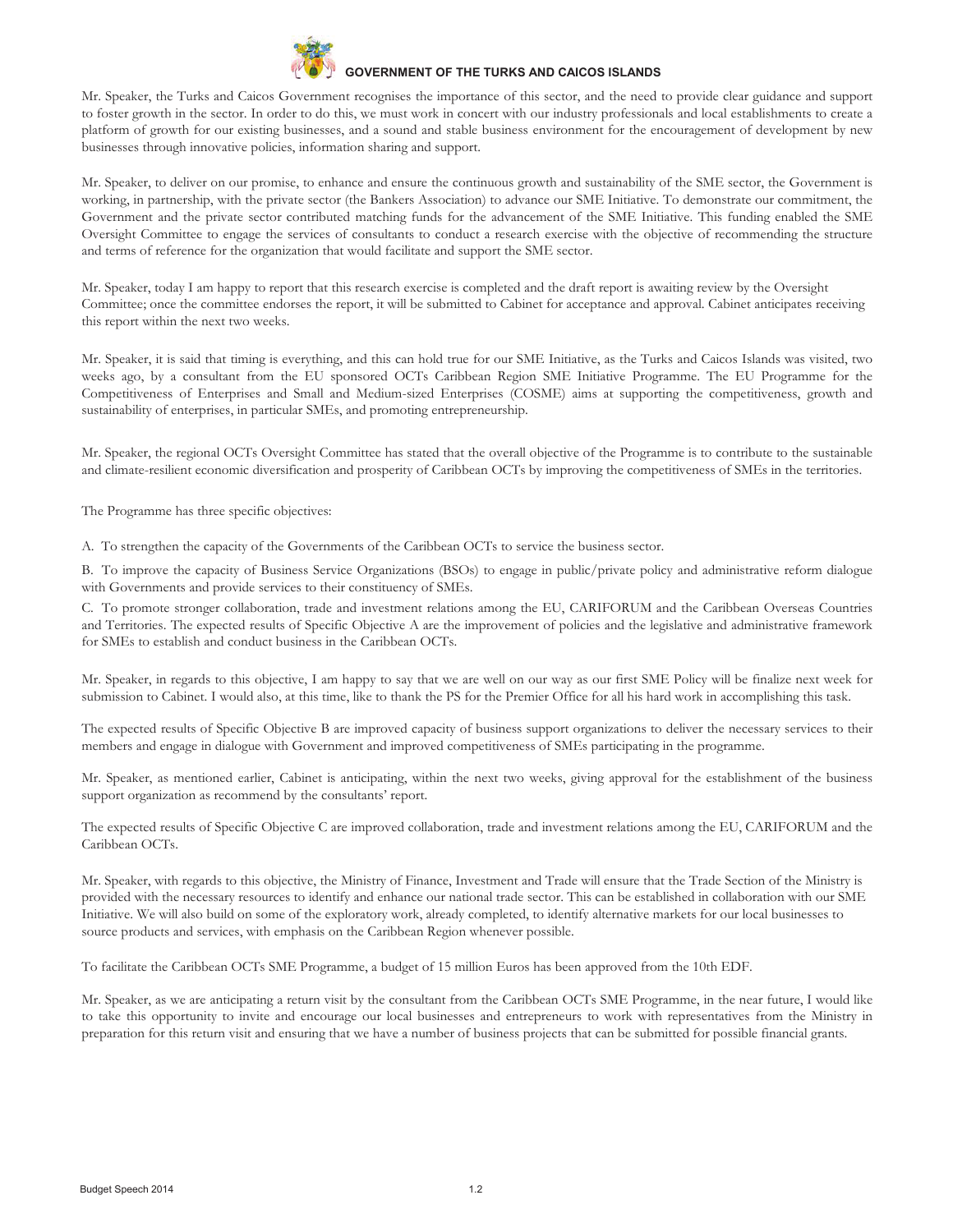

#### **Building a Prosperous Nation: A Reform Strategy for Growth and Empowerment Foreign Direct Investments**

Mr. Speaker, in 2013 my government commissioned a study aimed at improving the business environment. That study was captioned as: Building a Prosperous Nation: A Reform Strategy for Growth and Empowerment. It emphasized that the Government is keen to build a strong, adaptive economy driven by FDI, local investment, a diverse industry base and a commitment to equality of opportunity and sustainable practices for long-term stability and growth. We accept that even within the parameters of these principles, what constitutes success in economic development and the specific strategies to accomplish it will be interpreted differently by different people. However, the Government is determined to create a policy mix that will facilitate economic growth and improve the lives of TCIslanders.

Mr. Speaker, concerns about investment has a parallel in the TCIslander community where there are serious worries about incomes and jobs. In an economy where roughly half the workforce is imported, it is wholly understandable that there have been increasing calls for protection. Question marks over the lack of corporate and public responsibility by some investors have helped to fuel these calls. Mr. Speaker, the Premier, and the Minister for Boarder control will speak to specific policies to ensure that the interests of TCIslander workers are balanced against the interest of FDI. What I can say Mr. Speaker, is that this government true to its promise is now growing the economy, and producing jobs. Better days are coming for employment in the Turks and Caicos Islands. "A promise made a promise kept."

Mr. Speaker, Sir Winston Churchill once said that "The pessimist sees difficulty in every opportunity. The optimist sees the opportunity in every difficulty." Mr. Speaker, optimism is like faith believing is not enough; you got to work your faith. Mr. Speaker, as a result of the hard work of my government, we now see new and expanded investment projects across the Islands with significant prospects for good job creation.

I now turn my attention to some of these projects.

## **Grand Turk**

For far too long our nation's capital has languished, and the private sector has been shrinking. Mr. Speaker, many areas within the community have become blighted as people have migrated away from the old neighbourhood to new subdivisions, and the young people have been forced to move away from home to find jobs in Providenciales. Mr. Speaker, that trend must be reversed, we must, and will undertake a program of community renewal. The Carnival Infrastructure Fund now has substantial funds in it, and several major projects using these funds are slated to be undertaken starting within this year. Among them are: Restoration of NJS Francis Park, Resurfacing of Front Street and Light House Road, Construction of new Vending/Cultural Market, Upgrade/Refurbishment of unused buildings on Government Compound, Demolition of unserviceable structures at South Base, etc. The Minister of GSS would no doubt expand on this. I now turn my attention to the Private sector projects.

#### **Dolphin Cove**

The Dolphin Cove Attraction is a \$3 million tourist attraction slated for Grand Turk. It will add attractions for our growing cruise visitors, and generate additional revenue from accommodation tax, now that the tax is expanded to include tourism services. My government has finally signed off on this project after many months trying to resolve a land swap transaction in order to facilitate the development of the North Creek Marina Resort Project.

#### **North Creek Marina Project**

This \$60 million marina and resort project is vital to the redevelopment of a vibrant private sector in Grand Turk. It has taken far too long to reach to the stage it now is, for a number of reasons: among them the cumbersome awarding of crown land lease process, and conflicts relating to land owned by DCTCI. This understandable has resulted in frustration by both government and the developer. However contrary to the rumours circulating the project has not pulled out. Final changes are being made to the draft lease and licence, and we hope to be able to ink these within the next 10 days in order for the project to proceed. The people of Grand Turk will at last have new job prospects here at home. Mr. Speaker, there are several other job producing projects slated for Grand Turk in the near future including for the first time an FBO developed by a local Grand Turk entrepreneur. Additional projects are under negotiation, but not far enough along to speak to them with certainty

#### **South Caicos**

Mr. Speaker, Phoenix is rising, and it is no myth like Grand Turk, South Caicos has seen better days. Mr Speaker, the best is yet to come. A new day is dawning for South Caicos. There is about to be a renaissance - an explosion of commercial activity that will once again establish the importance of South Caicos as the gateway between the islands, and restore it as the Big South. The projects below highlight the beginning of better days, and significant new job creation for South Caicos.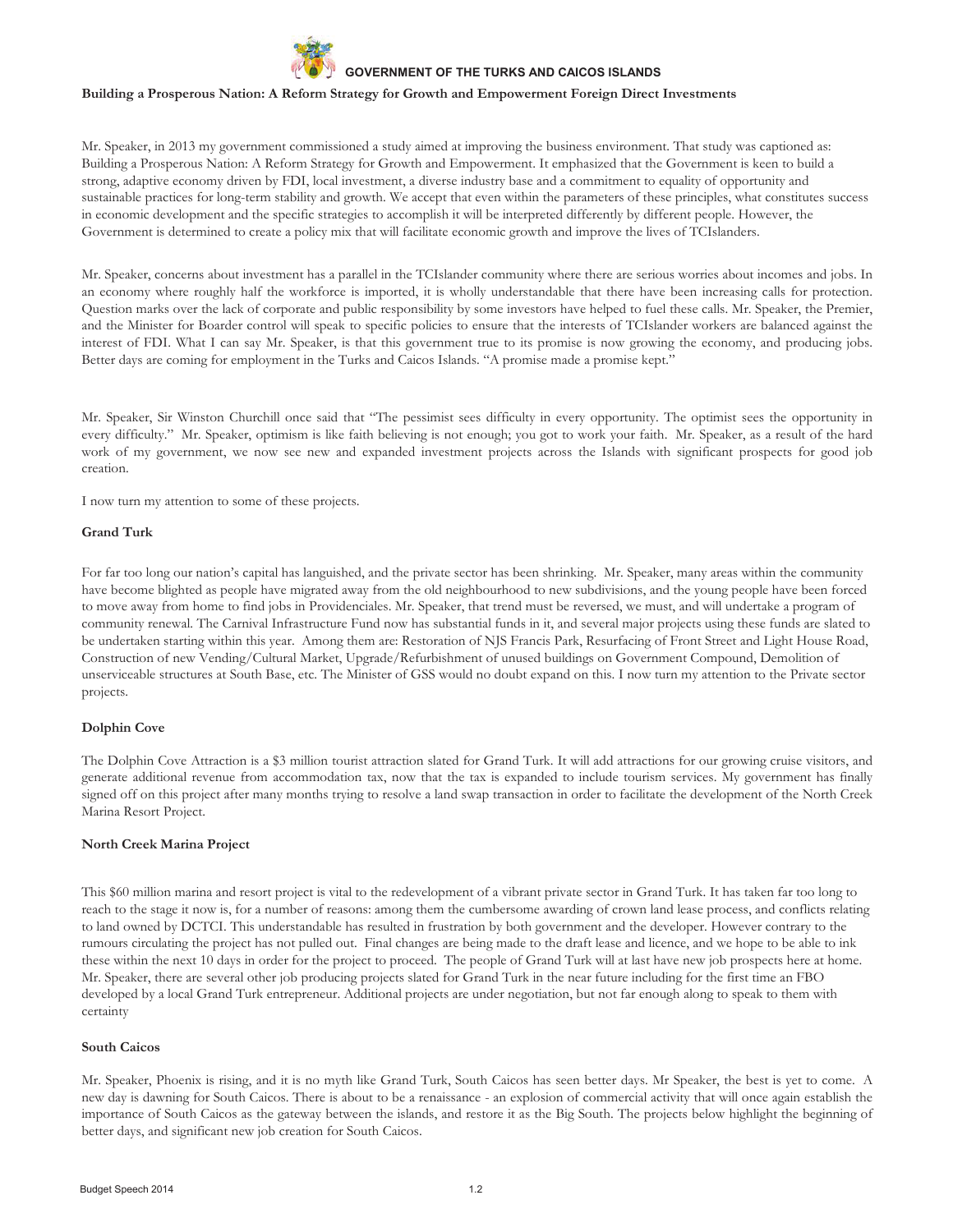

## **East Bay South Caicos**

I am happy to advise that the 4 Star East Bay Hotel will be opened on a phased basis on 1<sup>st</sup> October 2014. There are a total of 137 keys. This will result in increased employment opportunities for upwards to 100 full time employees when this property is fully functional.

# **Sail Rock Resort Development**

Mr. Speaker, CMK bought the extensive land holdings of the former Caicos Holdings Ltd, together with significant other private property, as well as some crown land. Its development vision is long term, and bodes well for South Caicos. It proposes to develop an extensive resort community catering for visitors, and long term residents. It currently employs 48 persons directly in the construction of 6 villas, plus a twelve room hotel referred to as the Great House. Four additional villas are slated to be started in August 2014. Mr. Speaker, I am pleased to say that from the outset it has chosen to employ local contractors, and the current contractor is an established son of the soil from South Caicos. The opening of the current phase of the project is schedule for September 2015. Mr. Speaker we are looking at an additional 50 jobs in South Caicos next fall.

#### **North and Middle Caicos**

Mr. Speaker, the twin islands of Middle and North Caicos is benefiting from day visits from the growing number of tourist staying on Providenciales. However, I am unable to report any new development projects for these two islands. Mr. Speaker, despite many expressions of interest, and several due diligence exercises, it is disappointing that the Royal Reef Resort has not been acquired by new developers, and remain derelict. Mr. Speaker, while I am unable to confirm it at this time. I am reliably informed that the St. Charles has been sold to a local entrepreneur, and plans to renovate the property and reopen it is under review. TCIG is reviewing a major project proposal for Middle Caicos However, it is still too early to judge the potential chances of this project advancing to the development agreement stage.

Parrot Cay Mr. Speaker, two new villa developments on Parrot Cay are being undertaken, producing a number of new jobs. The contractor has a reputation for hiring TCIslanders, and I am told that the tradition continues with these projects.

#### **Providenciales**

Mr. Speaker, I now turn my attention to Providenciales the engine of the economy.

#### **Providenciales International Airport**

Mr. Speaker, work on the \$10 million expansion of the Providenciales International Airport continues. This project has created a number of jobs, and should help to not only make travelling easier for our visitors and residents but should also help the country to attract increased airlift boosting our tourism product and increasing government revenue. Mr. Speaker this is the first phase in Modernising air terminal facilities in Providenciales. Further expansion is part of our PPP pipe line.

#### **Shore Club**

Mr. Speaker, construction on the \$100 million Shore Club which started in January of this year is on schedule for a December 2015 completion. Approximately 200 persons are employed on the project, with TC Islanders content of approximately 60 percent. This project Mr. Speaker, is expected to generate government revenues of approximately \$10 million annually when completed. The developers are actively planning phase two of the project.

#### **Circle Holdings Limited**

Mr. Speaker, the development agreement for a \$100 million project on the old Third Turtle location was signed on Wednesday of last week. Construction is expected to begin in 2015. Mr. Speaker, approximately 300 persons will be employed during the construction phase of this project Phase 1 is expected to open for the tourism season 16/17. It is expected to generate government revenues of \$9 million annually, and employ about 300 persons when completed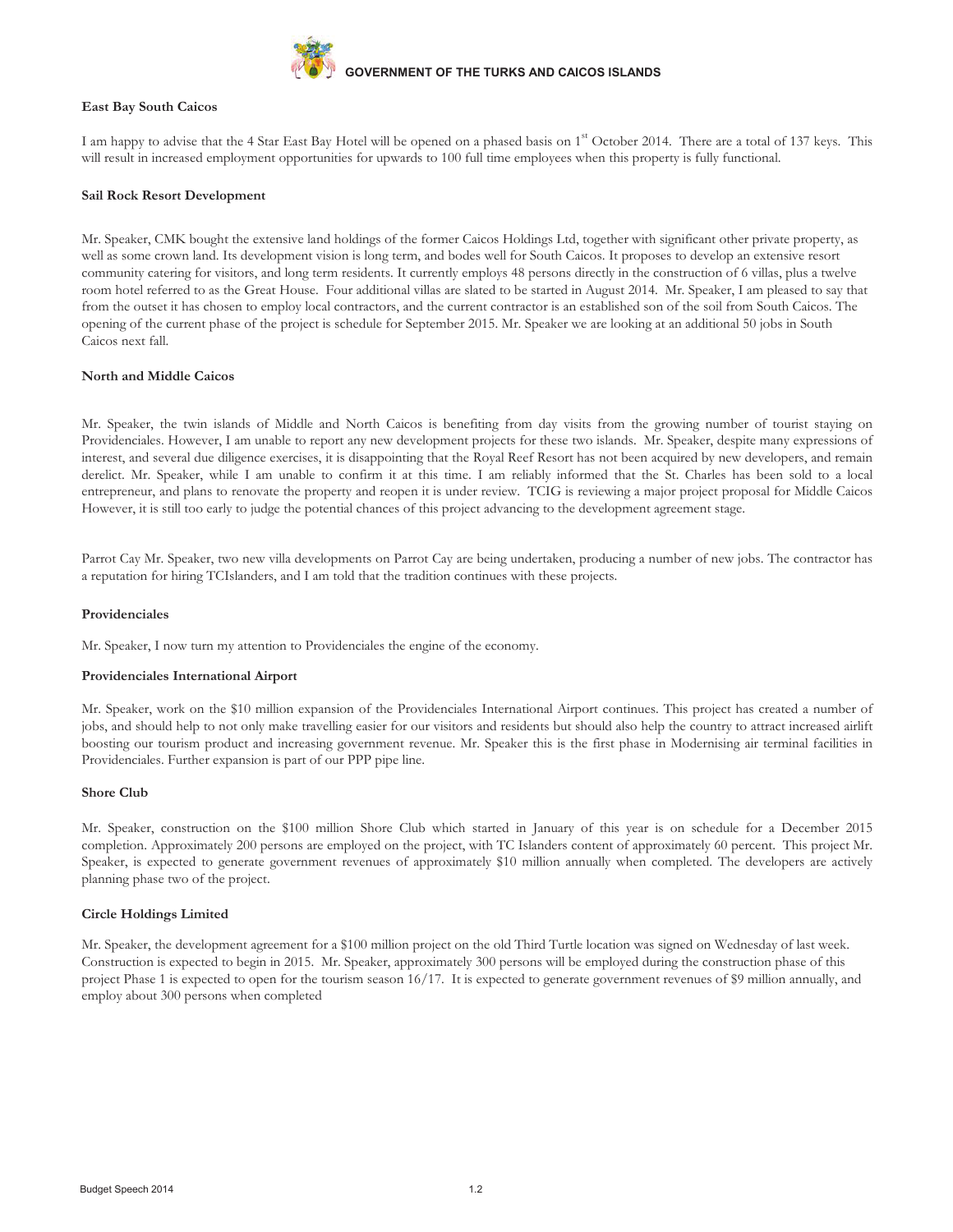

#### **Desarrollos Hotelco Turks and Caicos Limited**

Currently Mr. Speaker, the developers are planning to develop three (3) luxury resort properties in Turks and Caicos. The first project was initially to be branded under JW Marriott Hotel with a start date in 2014. The project has been delayed because of change in branding. Mr. Speaker, it will be rebranded under the Ritz Carlton brand. The cost of the project is approximately \$200 million. The developers are now working to expedite the planning process with the view of starting construction before the middle of next year.

#### **West Caicos Reserve**

Mr. Speaker, we spoke of the Ritz Carlton West Caicos project in the budget debates last year. However, the project has been delayed. The developers have decided to redesign the project to facilitate a more exclusive clientele; the result is increased scale and cost of the project. They have also migrated away from the original brand in favour of a high end European brand. The developers are currently mobilising for the demolition of the existing structures, and dock facilities in preparation of for new construction expected to start in 2015. The number of persons employed will continue to grow as the project moves forward.

# **Micro Resort Projects**

Mr. Speaker, there are two micro resorts being developed in Providenciales:

# **The Exclusive Micro Resort**

The Exclusive Micro Resort known as the Residences by Grace Bay Club on Grace Bay Beach is currently under construction, Mr. Speaker. The Project is a \$12 million high end project, and will add value to the resort offering on Providenciales allow the Grace Bay Club to increase employment, and generate additional revenue for the islands

# **Beach Enclave**

Mr. Speaker, the second resort, the Beach Enclave is scheduled to start construction in September 2014. There will be 9 exclusive villas ranging from \$2 million to \$3.5 million It will also add value to the tourism offering, generate employment and revenue for the Government

## **Memorandum of Understandings Signed**

Mr. Speaker, in addition to the projects mentioned above, in the last 30 days my government has signed MOU's for the following projects:

- $\checkmark$  Toscana- (40 mill; 54 keys)
- $\checkmark$  Utopia (64 mill)

Mr Speaker, several other projects are under consideration, including an adventure resort project for Five Cays, and two new projects for Grace Bay.

#### **Economic Diversification**

Mr. Speaker, my Government promised to diversify the economy, our efforts in that direction is starting to pay off.

Mr. Speaker, this year has seen an increase in the diversification of projects and growth of new sectors such as education tourism, light manufacturing, agriculture and aquaculture.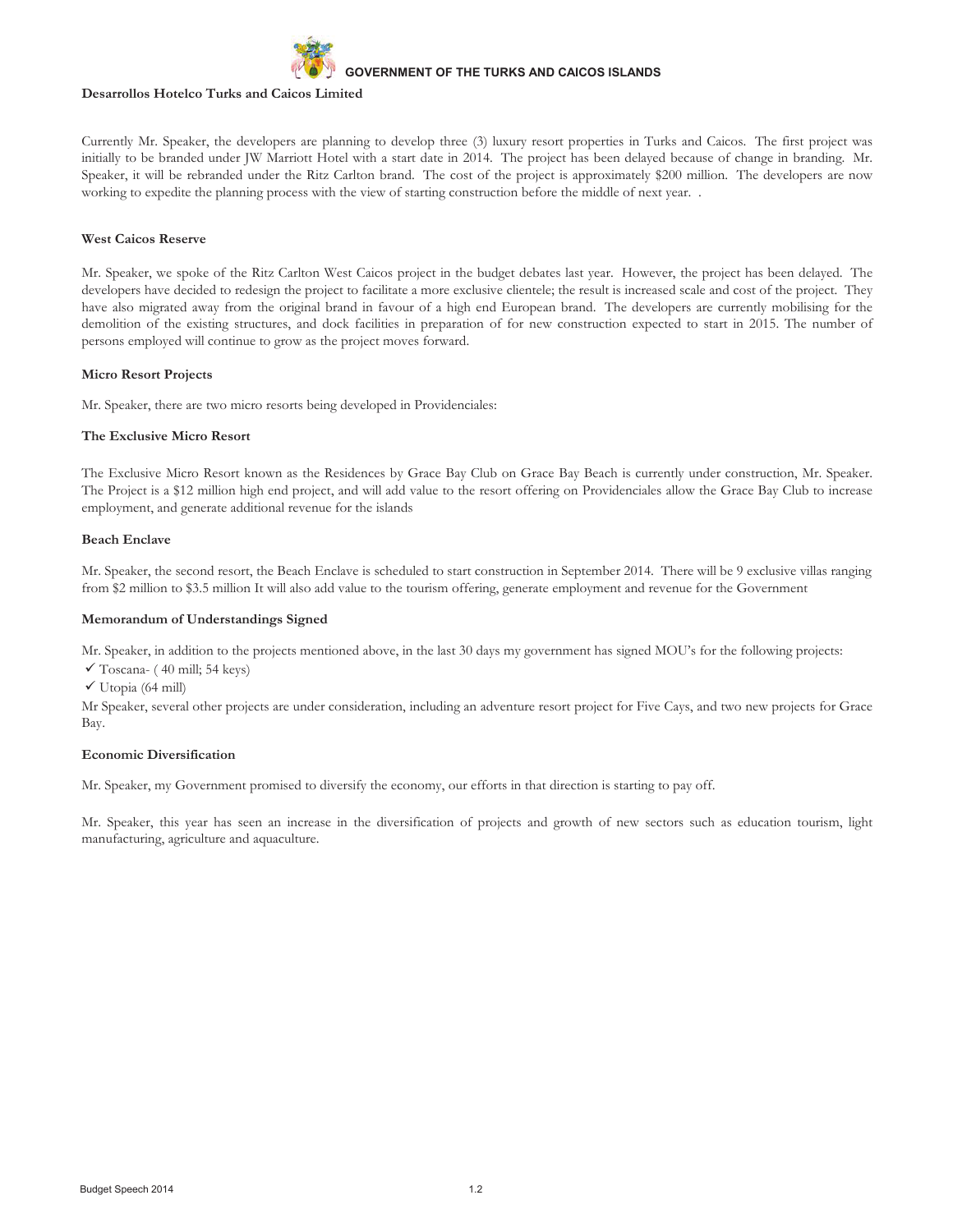

#### **Hothman American University**

Mr. Speaker, the Island is set to see the opening of its first off shore Medical School in down town Providenciales in 2014. The Initial investment of the project is around \$2.5 million. This project will provide new educational opportunities in the medical field for Turks and Caicos Islanders and it represents the arrival of education tourism in the Turks and Caicos.

#### **Aquaculture**

Mr. Speaker, government recently approved the establishment of two shrimp farming operations in the islands with a combined capital investment value of \$125,000,000 over four years. Mr. Speaker today, shrimp is the most valuable traded marine product in the world. In 2005, farmed shrimp was a \$10.6 billion industry and the production is growing at an approximate rate of 10 percent annually—one of the highest growth rates in aquaculture. Indeed, despite a weak U.S. economy, Americans' consumption of shrimps has increased during its latest economic woes. TCI makes an ideal location for exporting to the U.S., the largest shrimp consumer in the world, since it is close to the U.S. and not subject to anti-dumping duties. Mr Speaker, the US has recently extended the anti-dumping duties until 2016 on import of warm water shrimps from India, China, Brazil, Thailand and Vietnam.

Shrimp is by far the single most consumed seafood in the world. According to the USDA Foreign Agricultural Service, the world consumes 9.5 billion pounds of shrimp annually, with over 1.7 billion consumed in the United Sates alone. Farmed shrimp accounts for 55% of the shrimp produced globally. Most shrimp aquaculture occurs in China, followed by Thailand, Indonesia, India, Vietnam, Brazil, and Ecuador, and it has generated substantial income in these developing countries. Farming has made shrimp more accessible to an eager, shrimp-loving public in the USA, Europe, Japan and elsewhere.

It is projected that these two operations will employ a minimum 500 skilled and semi-skilled workers on a full-time, year-round basis (and create more than 4,000 indirect jobs according to UNFAO statistics), and generate annual export earnings exceeding \$200 million. It would make TCI the largest aquaculture producer by value in the Caribbean and the only all natural, organic producer according to the sponsors of Global Blue Technologies one of the investors.

In keeping with our emphasis on the environment, the proposed projects will be sustainable, bio-secure, high intensity aquaculture complexes.

#### **PUBLIC PRIVATE PARTNERSHIP**

Mr. Speaker, I turn your attention to Public Private Partnership (PPP). It is no secret that the financing requirements of our current and prospective infrastructure needs far outstrip the resources we have available. Meeting these needs is however critical to ensure continued, development and economic growth.

According to the International Project Finance Association, "budgetary constraints and an acknowledgement of private sector efficiencies and know-how are two of the principal reasons why governments around the world are taking the economic and political decision to accelerate the use of private sector finance and adopt Public Private Partnership models in order to deliver infrastructure projects which would have been previously built by the public sector using public sector finance."

Mr. Speaker, my government has therefore set up a working committee to draft a PPP Policy and Framework Document. Mr Speaker, these documents have been approved by Cabinet last year and it is my intention to present these documents to the House for debate soon.

Mr. Speaker, the Turks and Caicos Government is committed to infrastructure delivery options that make the best use of the resources of both the public and private sectors. A Public Private Partnership (PPP) is a proven infrastructure procurement method that is increasingly being used by governments worldwide alongside more traditional methods to deliver infrastructure to the community.

The aim of a PPP, Mr. Speaker, is to deliver improved services and better value for money primarily through appropriate risk transfer, encouraging innovation, greater asset utilisation and an integrated whole-of-life management, underpinned by private financing. Mr. Speaker had TCIG had a PPP Policy and Framework Document we could have avoided some of the issues we face with the Interhealth Agreement.

A best-practice consistent approach to PPP delivery, through adoption of the PPP Policy and Guidance material, will have benefits for both the public and private sectors. These benefits Mr. Speaker, include minimising transaction costs, removal of disincentives to participation, and a stronger pipeline of PPP projects by ensuring only best-suited projects are considered for PPP delivery.

Mr. Speaker, my Government has established a pipeline of major projects, and is currently reviewing the economic impact of these projects before issuing RFPs from the private sector. Mr. Speaker, there is significant private sector interest in these projects. One of the big questions is whether the TCI people is ready to accept the social impact some of these projects will bring, especially that of population growth.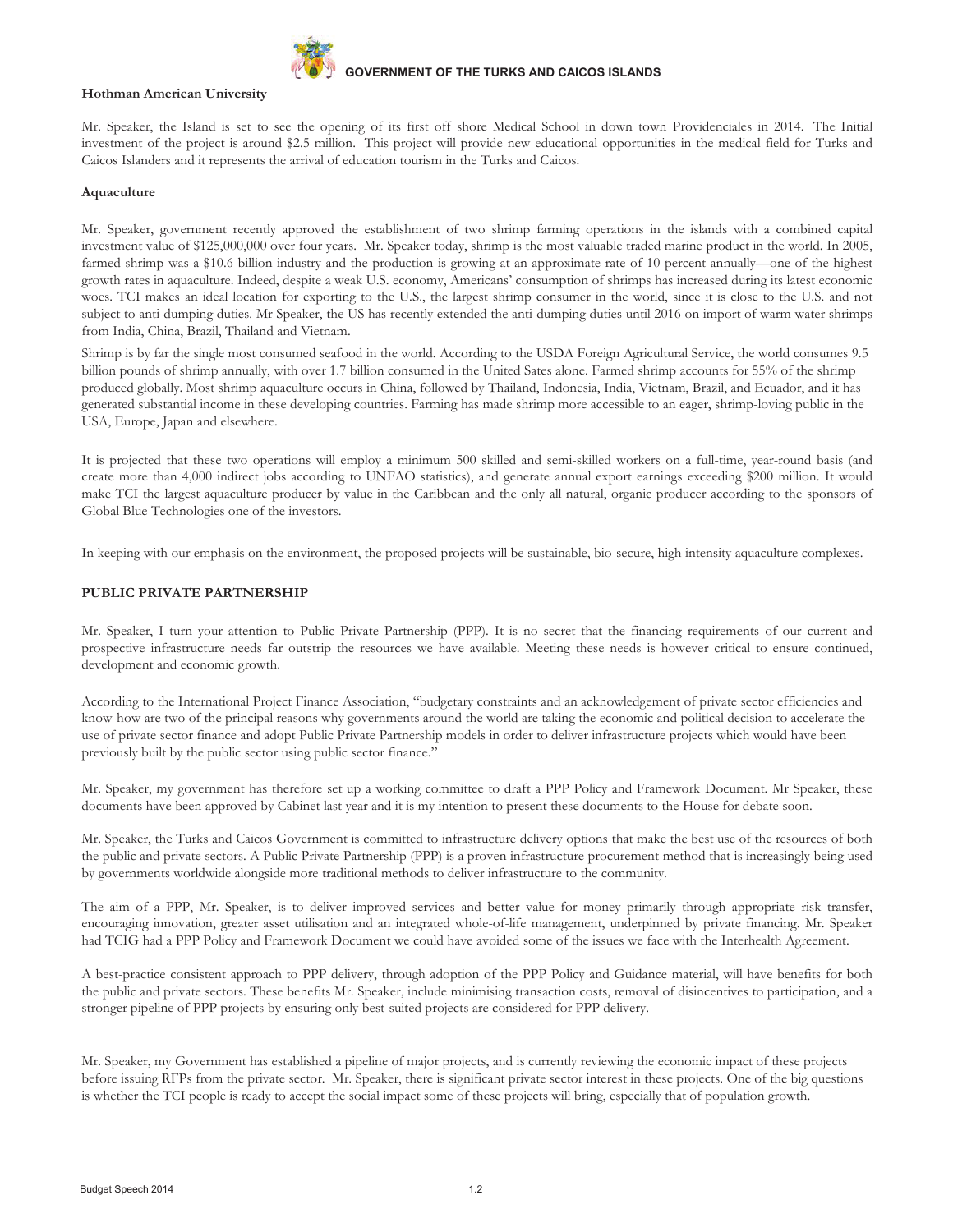

The choice between public and private provision of infrastructure will be based on funding availability and a rigorous value for money assessment as part of our procurement strategy. Mr. Speaker, where it is determined that private sector provision of public infrastructure and related services will deliver better value for money, the choice of contractors will be consistent with the Procurement Ordinance.

Mr. Speaker, achieving value for money is a key requirement of government, and is a combination of the service outcome to be delivered by the private sector, together with the degree of risk transfer and financial implications for government. Value for money is the driver for adopting the PPP approach, rather than capital scarcity or the balance sheet treatment.

Mr. Speaker, where the requisite value for money drivers exist, PPPs can potentially deliver significant benefits in design, the quality of services and the cost of infrastructure. PPPs can draw upon the best available skills, knowledge and resources, whether they are in the public or private sector. Departments and agencies can focus their own efforts on the delivery of core services, and use the savings generated to improve or expand other services. Mr. Speaker, PPPs also have the potential to bring forward infrastructure expenditure, including through delivering projects as part of a single package instead of staging capital development over the long term.

#### **Financial Sector Reform**

Mr. Speaker, the international financial services industry in the TCI has been in decline, for many years. A significant tranche of TCIG revenue goes to regulating this industry. It encompasses the work of the FSC, the EOI Unit, and a substantial portion of the AG chambers resources. Mr Speaker, we are signatories to a slew of regulatory treaties, and have enacted many pieces of legislation as it relates to Money Laundering, POC, Terrorist Funding at inordinate costs to Government, and especially potentially to charities and civic groups. Mr. Speaker, TCIG has a good reputation in the industry, and has been given a compliant rating by the Global Forum on Transparency and Exchange of Information for Tax Purposes

However, Mr. Speaker, while we have focused on legislation to ensure compliance and regulation to confirm with best practice and adherence to directives from the various local, regional, and international regulatory bodies, this has increased the cost to the jurisdiction translating into less net revenue to government. At the rate that we are going, unless we can revive this industry it will become a cost centre rather than a revenue centre.

It is therefore critical, Mr. Speaker, that a strategic approach towards the modernization of legislation to support product development, marketing and promotion be undertaken to counter-balance the overarching regulatory function of the jurisdiction.

Mr. Speaker, last Wednesday cabinet approved the establishment of a Working Group representative of public and private sector stakeholders to develop a framework for the creation of an International Finance Centre (IFC). The objective of which is to develop a program and strategy for the marketing and promotion of TCI Financial Services Industry; facilitate and support the creation of new products and services; create strategies for sustainable financing of the IFC and recommendations to grow the industry, raise the profile of the jurisdiction and in time increase its contribution to Government revenue.

Mr. Speaker, so as to pre-empt any conclusion that this would significantly increase cost, let me say that as a cost containment measure the IFC, would initially come under the umbrella of the new IPA into which the IU is expected to transition by April 2015.

#### **Conclusion**

Mr. Speaker, Africa's first elected female Head of State, Ellen Johnson Sirleaf, the President of Liberia and the 2011 Nobel Peace Prize Laureate stated in her Nobel Peace Prize acceptance speech that:

*"History will judge us not by what we say in this moment in time, but by what we do next to lift the lives of our countrymen and women. It will judge us by the legacy we leave behind for generations to come."*

Mr. Speaker, I cannot say why other persons entered politics, but many years ago, I felt this burning desire to serve the people of these Turks and Caicos Islands. I re-entered politics because of that desire to serve. Every move that I have made during my time in office whether popular or unpopular was geared towards lifting the lives of my country men and women. Mr. Speaker, this budget being presented here today, despite the many challenges we face, is no exception. There is no doubt that there are challenges, but tell me which country does not have challenges. This does not mean, Mr. Speaker, that we should stick our heads in the sand as some may want us to do and give up. This means that we must find innovative and creative ways to uplift the lives of our people.